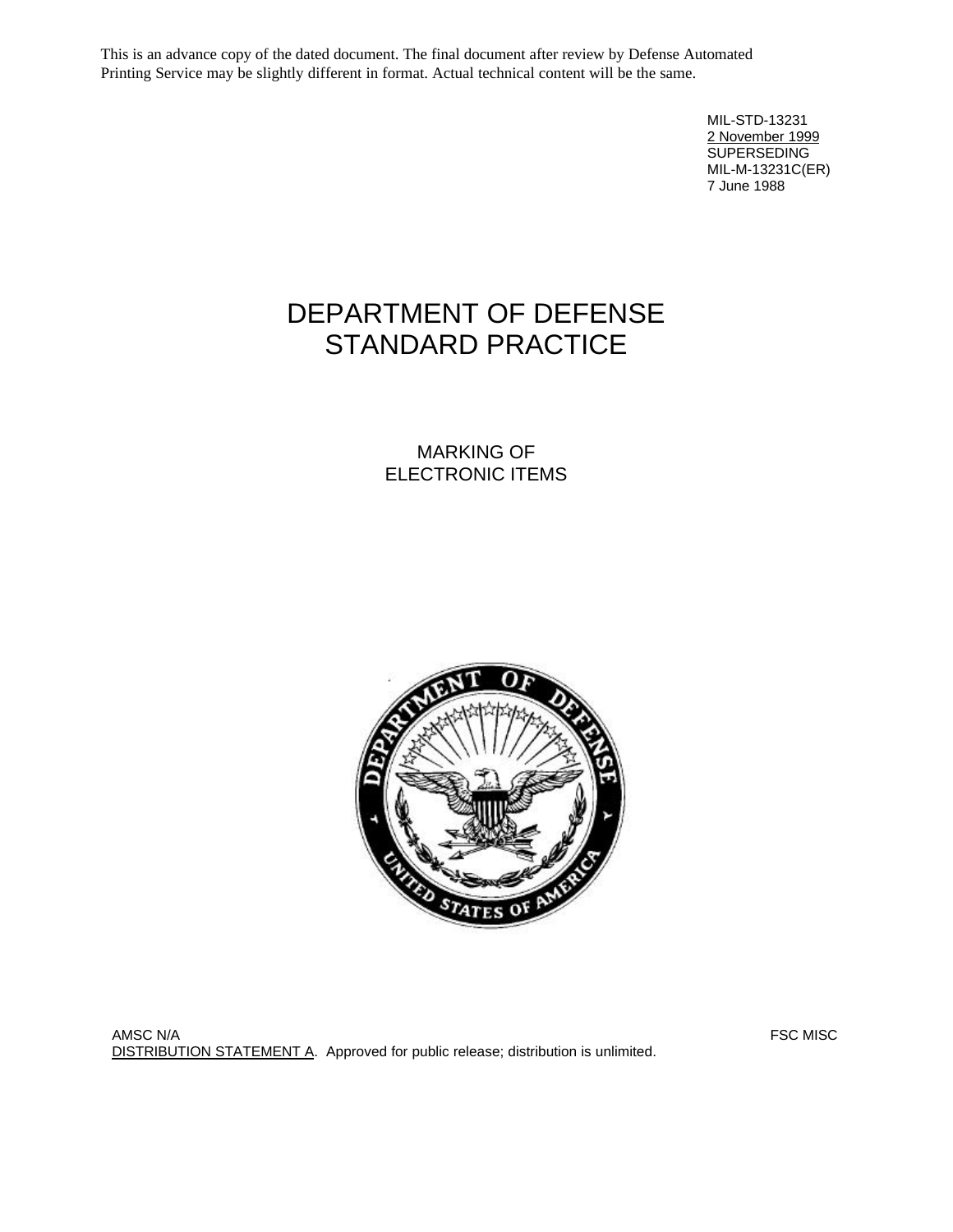#### FORWARD

- 1. This standard is approved for use by all Departments and Agencies of the Department of Defense.
- 2. This standard provides uniform marking requirements for electronic items.
- 3. Beneficial comments (recommendations, additions, deletions) and any pertinent data which may be of use in improving this document should be addressed to: Defense Supply Center, Columbus, ATTN: DSCC-VAI, 3990 East Broad Street, Columbus, Ohio 43213-1199 by using the Standardization Document Improvement Proposal (DD Form 1426) appearing at the end of this document or by letter.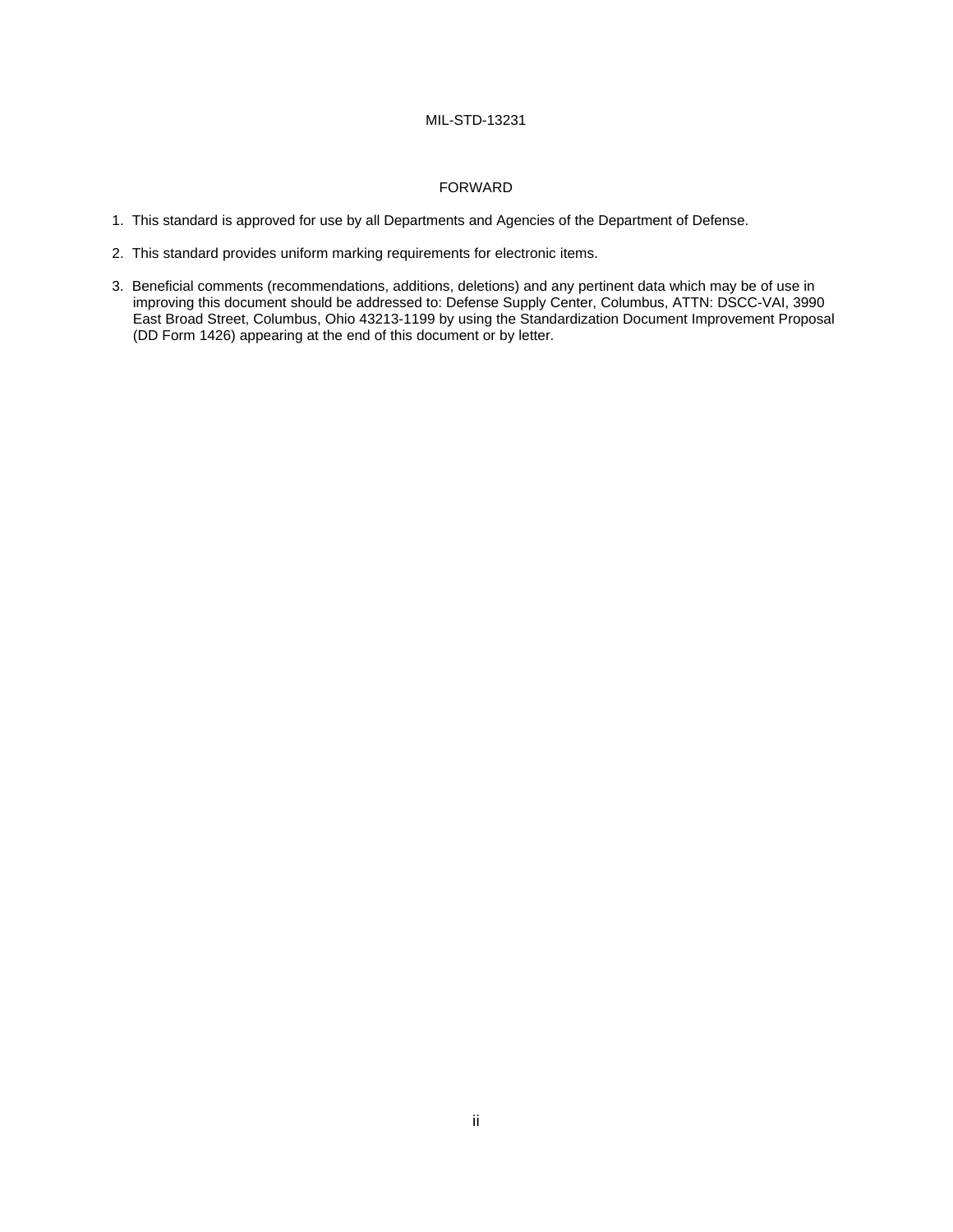#### **CONTENTS**

### PARAGRAPH PARAGRAPH

|                                                                                                                   | ii                                                                                                                                                                                                                                                                                                                                                    |
|-------------------------------------------------------------------------------------------------------------------|-------------------------------------------------------------------------------------------------------------------------------------------------------------------------------------------------------------------------------------------------------------------------------------------------------------------------------------------------------|
| 1.<br>1.1                                                                                                         | 1<br>1                                                                                                                                                                                                                                                                                                                                                |
| 2.<br>2.1<br>2.2<br>2.2.1<br>2.2.2<br>2.3<br>2.4                                                                  | 1<br>1<br>1<br>Specifications, standards, and handbooks-------------------------------<br>1<br>Other Government documents, drawings, and publications ---------<br>2<br>$\overline{2}$<br>$\overline{2}$                                                                                                                                              |
| 3.<br>3.1<br>3.2<br>3.3<br>3.4<br>3.5<br>3.6<br>3.7<br>3.8<br>3.9<br>3.10<br>3.11<br>3.12<br>3.13<br>3.14<br>3.15 | 3<br>3<br>Commercial and Government Entity (CAGE) --------------------------<br>3<br>Commercial Off The Shelf (COTS) products (also<br>3<br>3<br>3<br>3<br>3<br>3<br>Joint Electronics Type Designation Systems ---------------------------<br>3<br>3<br>3<br>NATO supply code for manufacturers (NSCM) -------------------------<br>3<br>3<br>3<br>4 |
| 3.16<br>3.17<br>3.18<br>3.19<br>3.20                                                                              | Procurement instrument identification number--------------------------<br>4<br>4<br>4<br>4<br>4                                                                                                                                                                                                                                                       |
| 4.<br>4.1<br>4.2<br>4.2.1<br>4.2.1.1<br>4.2.1.2<br>4.2.2<br>4.2.3                                                 | 4<br>4<br>4<br>Government names and type numbers -----------------------------------<br>4<br>Joint electronics type designation systems ------------------------------<br>4<br>4<br>4<br>Procurement instrument identification number--------------------------<br>4                                                                                  |
| 4.2.4                                                                                                             | 4                                                                                                                                                                                                                                                                                                                                                     |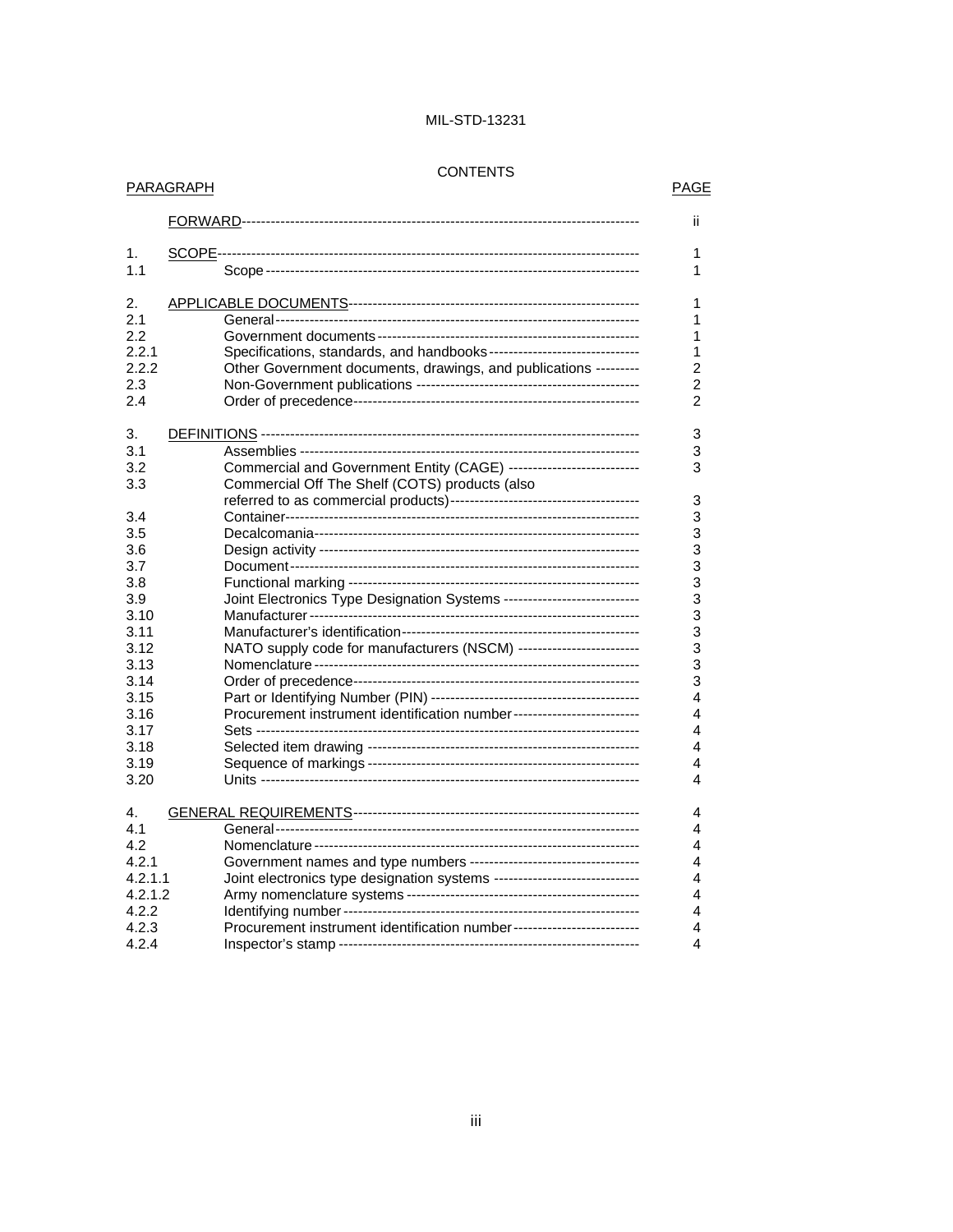#### **CONTENTS**

### PARAGRAPH PARAGRAPH

| 4.2.5          |                                                                            | 5              |
|----------------|----------------------------------------------------------------------------|----------------|
| 4.2.6          | Contractor and government entity (CAGE) code-----------------------        | 5              |
| 4.3            | Identification to be marked on equipment --------------------------------  | 5              |
| 4.3.1          |                                                                            | 5              |
| 4.3.2          |                                                                            | 5              |
| 4.3.3          |                                                                            | 5              |
| 4.3.4          |                                                                            | 7              |
| 4.3.5          |                                                                            | 7              |
| 4.4            | Reference designations, government type numbers and -------------          |                |
|                |                                                                            | 7              |
| 4.4.1          |                                                                            | $\overline{7}$ |
| 4.4.1.1        |                                                                            | 7              |
|                |                                                                            |                |
| 5.             |                                                                            | 7              |
| 5.1            |                                                                            | 7              |
| 5.1.1          |                                                                            | 7              |
| 5.1.2          | Electrical / electronic parts and printed wiring boards -----------------  | 7              |
| 5.1.3m         | Nameplate data for articles of equipment --------------------------------  | 7              |
| 5.2            | Special requirements for marking of containers ------------------------    | 8              |
| 5.2.1          | Identification of set, article of equipment or contents ------------------ | 8              |
| 5.2.2          |                                                                            | 8              |
| 5.3            | Special markings on articles of equipment-------------------------------   | 8              |
| 5.3.1          |                                                                            | 8              |
| 5.3.1.1        |                                                                            | 8              |
| 5.3.2          |                                                                            | 8              |
| 5.3.3          |                                                                            | 9              |
| 5.3.4          |                                                                            | 9              |
| 5.3.5          |                                                                            | 9              |
| 5.3.6          |                                                                            | 9              |
| 5.3.7          |                                                                            | 9              |
| 5.3.8          |                                                                            | 10             |
| 5.3.9          |                                                                            | 10             |
| 5.4            |                                                                            | 10             |
| 5.4.1          |                                                                            | 10             |
| 5.4.2          |                                                                            | 10             |
| 5.5            |                                                                            | 10             |
| 5.6            |                                                                            | 10             |
| 5.6.1          |                                                                            | 10             |
| 5.6.2          |                                                                            | 10             |
| 5.6.3          |                                                                            | 10             |
|                |                                                                            | 10             |
| 5.7<br>5.8     |                                                                            | 10             |
|                |                                                                            | 10             |
| 5.8.1          |                                                                            |                |
| 5.8.2<br>5.8.3 |                                                                            | 11             |
|                |                                                                            | 11             |
| 5.8.4          |                                                                            | 11             |
| 5.9            |                                                                            | 11             |
| 5.10           |                                                                            | 11             |
| 5.11           |                                                                            | 12             |
| 5.12           |                                                                            | 13             |
| 5.13           |                                                                            | 13             |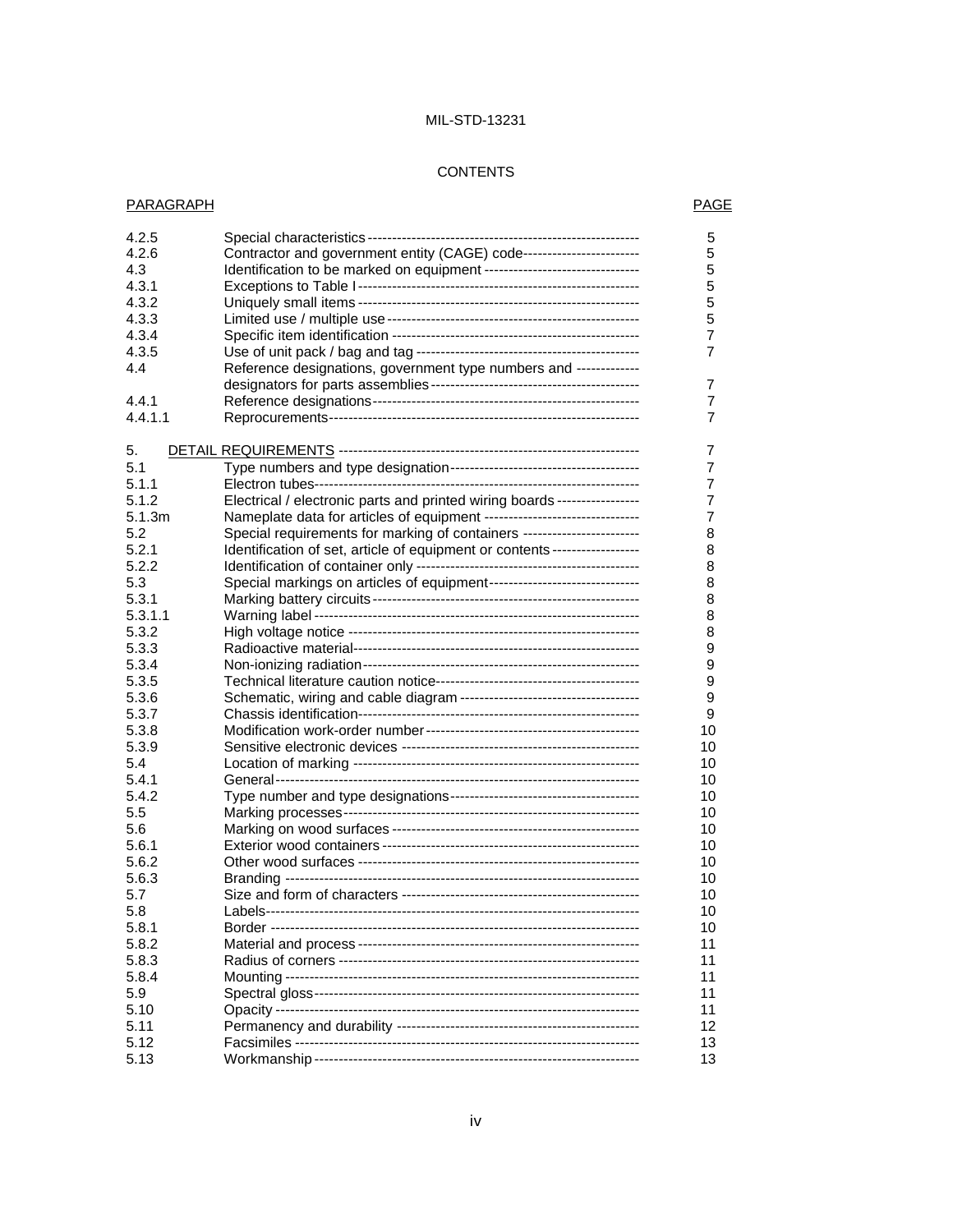### **CONTENTS**

#### PARAGRAPH PARAGRAPH

| NOTES--        | 13                                                                    |
|----------------|-----------------------------------------------------------------------|
|                | 13                                                                    |
|                | 13                                                                    |
|                | 13                                                                    |
|                | 13                                                                    |
|                | 13                                                                    |
|                | 13                                                                    |
|                | 14                                                                    |
|                | 14                                                                    |
| <b>FIGURES</b> |                                                                       |
|                | 9                                                                     |
|                | 9                                                                     |
| <b>TABLES</b>  |                                                                       |
|                | 6                                                                     |
|                | 12                                                                    |
|                | 14                                                                    |
|                | Priority of Identification Information on Parts and Assemblies ------ |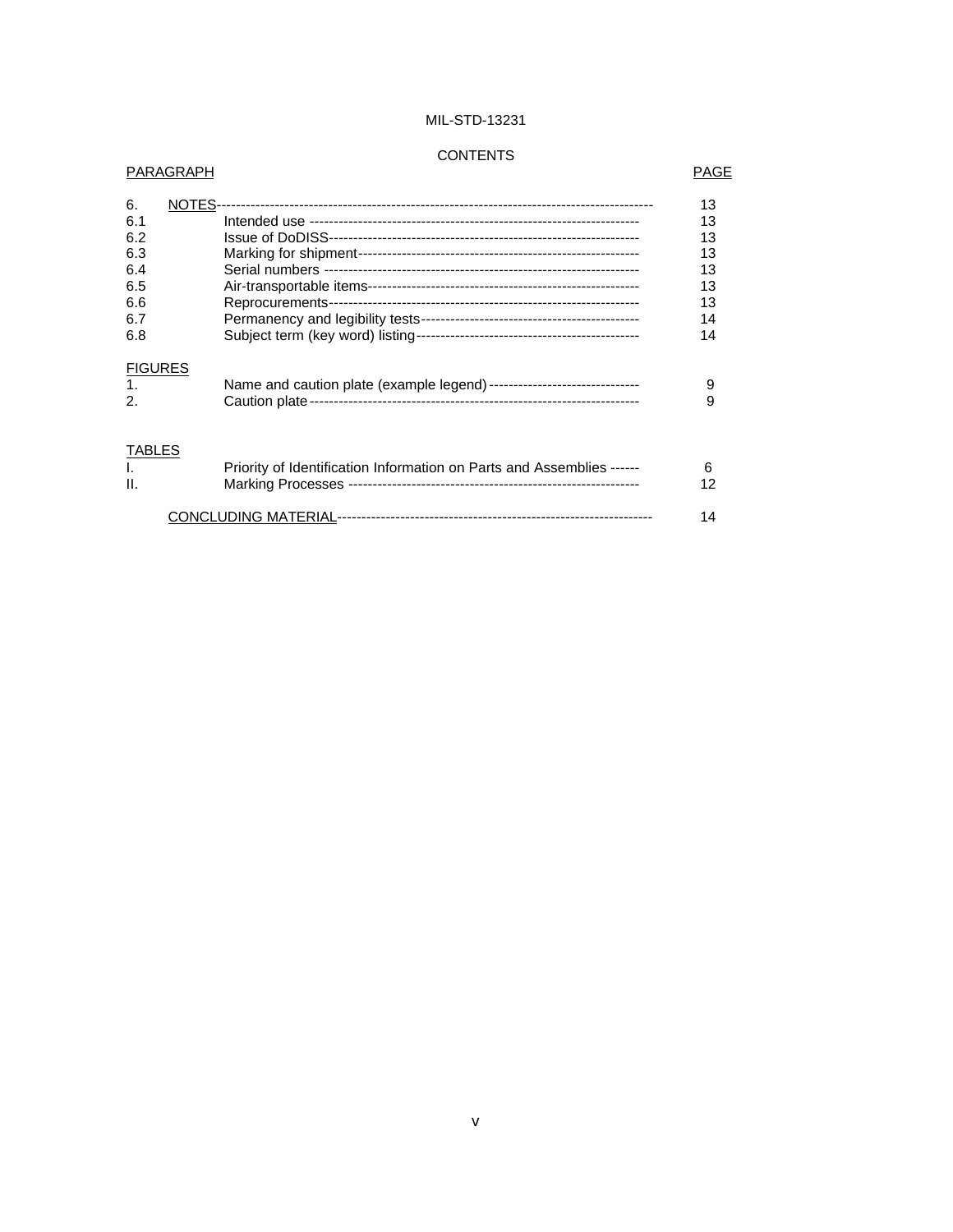#### 1. SCOPE

1.1 Scope. This standard covers the general requirements for marking of electronic items, except marking for shipment and as otherwise specified by an applicable Government document covering the item on which the marking appears. These requirements cover both the information to be shown by the marking and the materials and processes used therefor. This standard should be implemented by incorporating suitable requirements directly in acquisition documents.

#### 2. APPLICABLE DOCUMENTS

2.1 General. The documents listed in this section are specified in sections 3, 4, and 5 of this standard. This section does not include documents cited in other sections of this standard or recommended for additional information or as examples. While every effort has been made to ensure the completeness of this list, document users are cautioned that they must meet all specified requirements documents cited in sections 3, 4, and 5 of this standard, whether or not they are listed.

#### 2.2 Government documents.

2.2.1 Specifications, standards, and handbooks. The following specifications, standards, and handbooks form a part of this document to the extent specified herein. Unless otherwise specified, the issue of these documents are those listed in the issue of the Department of Defense Index of Specifications and Standards (DoDISS) and supplement thereto, cited in the solicitation (see 6.2).

#### SPECIFICATIONS

#### DEPARTMENT OF DEFENSE

FEDERAL

| $A-A-208$       |                          | Ink, Marking, Stencil, Opaque (Porous and Non-Porous Surfaces).                                                   |
|-----------------|--------------------------|-------------------------------------------------------------------------------------------------------------------|
| A-A-2962        | ۰.                       | Enamel, Alkyd, Exterior, Solvent Based, Low VOC                                                                   |
| A-A-56032       | ۰.                       | Ink, Marking, Epoxy Base                                                                                          |
| L-P-535         | ۰.                       | Plastic Sheet (Sheeting): Plastic Strip Poly (Vinyl Chloride) and Poly (Vinyl Chloride-<br>Vinyl Acetate), Rigid. |
| MILITARY        |                          |                                                                                                                   |
| MIL-F-14072     | $\sim$                   | Finishes for Ground Based Electronic Equipment                                                                    |
| MIL-P-19834     | $\sim$                   | Plate, Identification, Metal foil, Adhesive Backed                                                                |
| MIL-I-24092     | $\overline{\phantom{0}}$ | Insulating Varnishes and Solventless Resins for Application by the Dip Process                                    |
| MIL-PRF-31032 - |                          | Printed Circuit Board / Printed Wiring Board, General Specification for                                           |
|                 |                          |                                                                                                                   |

#### **STANDARDS**

#### DEPARTMENT OF DEFENSE

| MIL-STD-100<br>MIL-STD-129<br>MIL-STD-130<br>MIL-STD-196 | $\sim 100$<br>$\blacksquare$<br>$\sim 100$ | <b>Engineering Drawing Practices</b><br>Military Marking.<br>Identification Marking of U.S. Military Property<br>- Joint Electronics Type Designation System (JETDS)      |
|----------------------------------------------------------|--------------------------------------------|---------------------------------------------------------------------------------------------------------------------------------------------------------------------------|
| MIL-STD-202<br>MIL-STD-810<br><b>MIL-STD-1285</b>        | $\sim 100$<br>$\sim 100$                   | Test Methods for Electronic and Electrical Component Parts<br>Environmental Engineering Considerations and Laboratory Tests<br>Marking of Electrical and Electronic Parts |
| MIL-STD-1464                                             | $\blacksquare$                             | Army Nomenclature System                                                                                                                                                  |

HANDBOOKS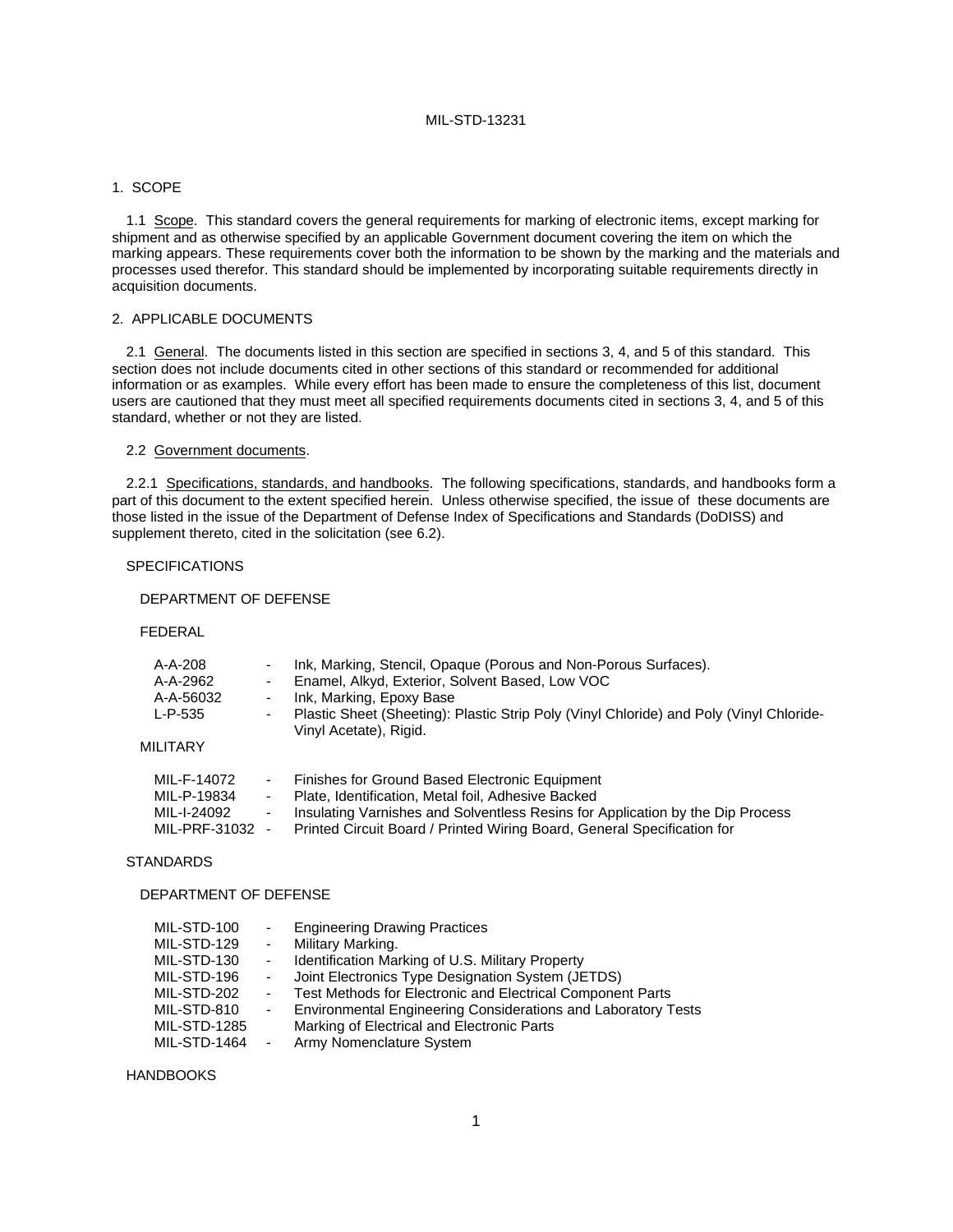#### DEPARTMENT OF DEFENSE

MIL-HDBK-505 - Handbook for Definitions of Item Levels, Item Exchangeability, Models, and Related Terms

(Unless otherwise indicated, copies of the above specifications, standards, and handbooks are available from the Defense Automated Printing Service, Building 4D (DPM-DODSSP), 700 Robbins Avenue, Philadelphia, PA 19111- 5094.)

2.2.2 Other Government documents, drawings, and publications. The following other Government documents, drawings, and publications form a part of this document to the extent specified herein. Unless otherwise specified, the issue are those cited in the solicitation.

H4/H8 Section A - Commercial and Government entity (CAGE) (Name to Code).

(Application for copies of Cataloging Handbook H4/H8 should be addressed to Commander, Defense Logistics Service Center, ATTN: DLSC-WP, Federal Center, Battle Creek, MI 49017-3084.)

2.3 Non-Government publications. The following documents form a part of this document to the extent specified herein. Unless otherwise specified, the issues of the documents, which are DoD adopted, are those listed in the issue of the DoDISS cited in the solicitation. Unless otherwise specified, the issues of documents not listed in the DoDISS are the issues of the documents cited in the solicitation.

AMERICAN SOCIETY FOR TESTING AND MATERIALS (ASTM)

ASTM D295 - Varnished Cotton Fabrics Used for Electrical Insulation, Standard Test Methods for

- ASTM D709 Laminated Thermosetting Materials R(1997), Standard Specification for
- ASTM D3955 Electrical Insulating Varnishes, Standard Specification for

(Application for copies should be addressed to the American Society for Testing Materials (ASTM), 1916 Race Street, Philadelphia, Pennsylvania 19103.)

INSTITUTE OF ELECTRICAL AND ELECTRONICS ENGINEERS (IEEE)

IEEE 200-75 - Electrical & Electronics Parts and Equipment Reference Designations for (W/Correction sheet)

(Application for copies should be addressed to the Institute of Electrical and Electronics Engineers (IEEE), Service Center, Post Office Box 1331, 445 Hoes Lane, Piscataway, NJ 08654-1331.)

2.4 Order of precedence. In the event of a conflict between the text of this document and the references cited herein, the text of this document takes precedence. Nothing in this document, however, supersedes applicable laws and regulations, unless a specific exemption has been obtained.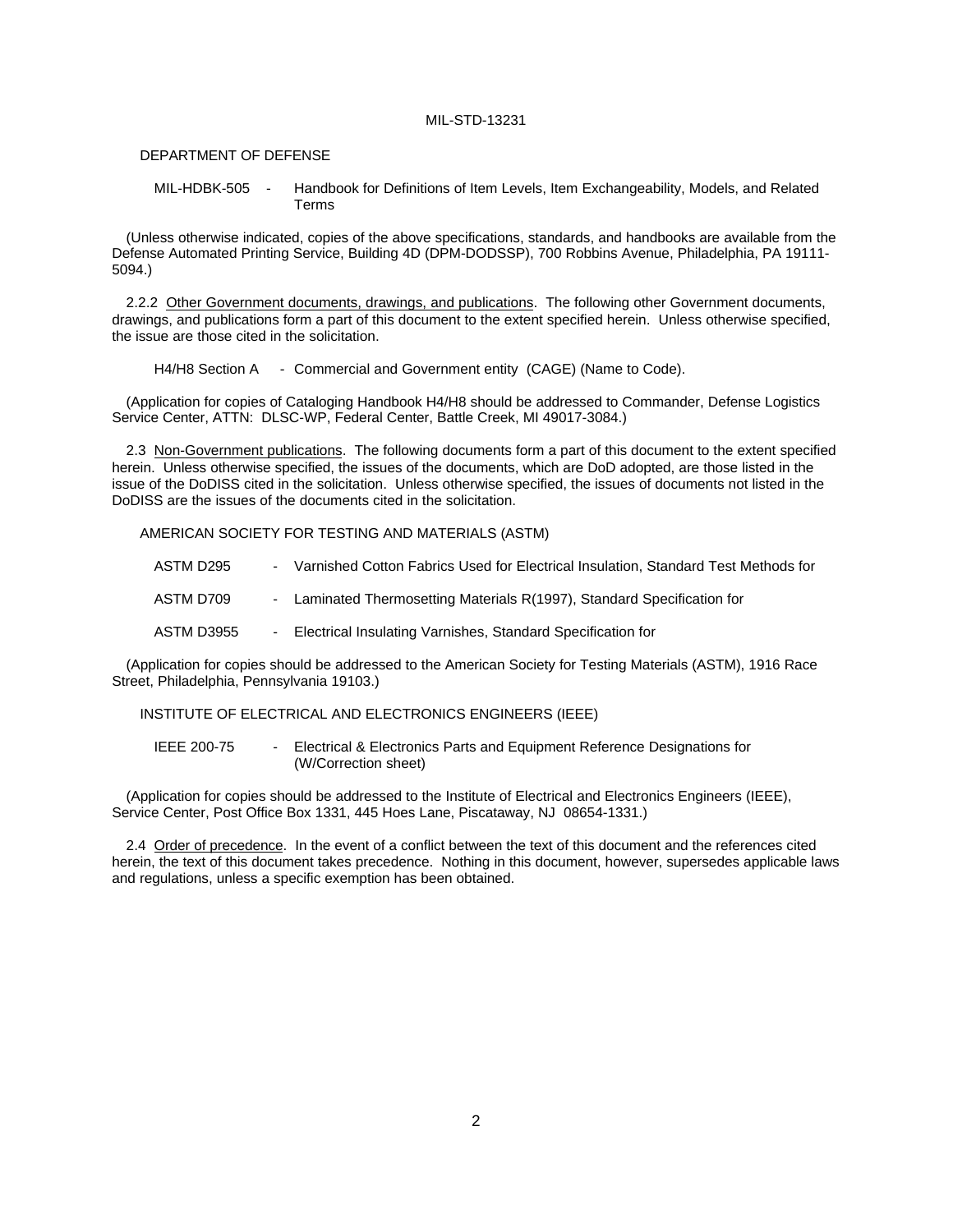#### 3. DEFINITIONS

3.1 Assemblies. A number of parts or subassemblies or any combination thereof joined together to perform a specific function and capable of disassembly (see MIL-HDBK-505).

3.2 Commercial and Government Entity (CAGE). The five-position alpha numeric number assigned to manufacturing and non-Manufacturing organizations that design or manufacture-assemble an item of supply acquired and catalogued by DoD agencies (formerly FSCM, as specified in MIL-STD-100) (as specified in Cataloging Handbook H4/H8).

3.3 Commercial off the shelf (COTS) products (also referred to as commercial products). Products in regular production sold in substantial quantities to the general public or industry at established market or catalog prices.

3.4 Container. A container shall be understood as a case or bag conforming to either of the following descriptions:

- a. The container is furnished as one item of an article of equipment, for the purpose of holding and transporting the remaining parts and assemblies thereof. Example: Case forming part of and containing a set of tools or crystal units.
- b. The container is furnished as a separate article of equipment, and is used to hold and transport one or more other articles of equipment. All of the articles, including the container, are units of a set.

3.5 Decalcomania. The process of transferring pictures or designs printed on specially prepared paper to materials such as glass or metal.

3.6 Design activity. The activity having responsibility for the design of an item. It may be a Government activity, contractor, vendor, or other.

3.7 Document. The specifications, drawings, lists, standards, pamphlets, reports, or other information (printed or typewritten) relating to the design, acquisition, manufacture, test, or inspection of items under the contract.

3.8 Functional marking. The symbols, letters, numbers, and similar marking applied to indicate polarity, circuitry, and similar functional characteristics.

3.9 Joint electronics type designation systems. DoD names and type numbers in accordance with MIL-STD-196.

3.10 Manufacturer. A person or firm who owns or leases and operates a factory or establishment that produces (on the premises) materials, supplies, articles, or equipment required under the contract (or for the general character described by the specifications, standards, and publications).

3.11 Manufacturer's identification. The actual manufacturer's name, CAGE (see 3.2), or NSCM (see 3.12) that identifies the place of manufacture (as specified in Cataloging Handbook H4/H8).

3.12 NATO supply code for manufacturers (NSCM). The five position alpha numeric code that is assigned to an organization entity, located in a country other than the United States or Canada, that maintains design control or is a source of supply for items acquired by agencies of the Federal Government, NATO member nations, and other participating friendly Governments (as specified in Cataloging Handbook H4/H8).

3.13 Nomenclature. Nomenclature, as defined in MIL-STD-130, is further understood as follows:

- a. Commercial off the shelf (COTS) products that are normally marked by the manufacturer with nomenclature that deviates from the approved item name may be marked with the manufacturer's nomenclature, if substitution of the approved item name would be impracticable.
- b. Government name and type number, which is described in 4.2.1 and 4.2.2, shall be used exactly as designated by the contracting officer and regardless of other considerations.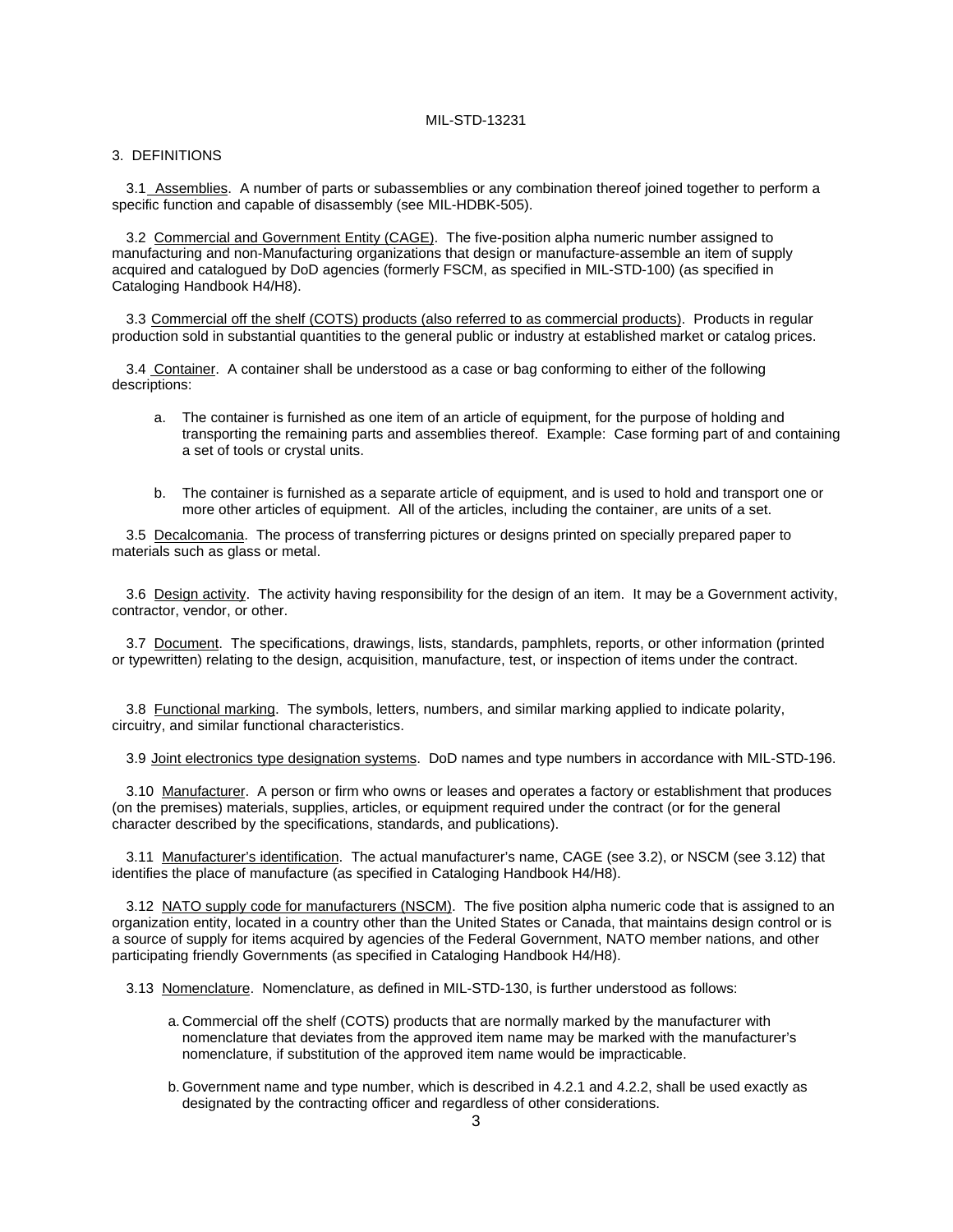3.14 Order of precedence. The priority for selecting markings when minimum marking is specified.

3.15 Part or Identifying Number (PIN). The number used to identify an item. It is assigned by the design activity whose engineering drawings, specifications, standards, and inspection requirements control the design of the item. It may be a specification, drawing, part, model, type, or catalog number depending on the numbering system of the design activity.

3.16 Procurement instrument identification number. These numbers are in the form "DAAB05-69-C0123", where the first six positions (DAAB05) identify the purchasing office. The next two positions (69) show the fiscal year, in which the number was assigned. The next position (C) indicates the type of procurement instrument code. The last four (0123) represent a serial number.

3.17 Sets. Units and necessary assemblies, subassemblies and parts connected together or used in association to perform an operational function (see MIL-HDBK-505).

3.18 Selected item drawing. Tightened or redefined acceptance criteria, such as selection for fit, reliability requirements, or limits within the capability range of existing items such as that depicted on an existing drawing, specification, or standard, will be delineated on a selected item drawing.

3.19 Sequence of markings. The order for specifying the physical location of markings selected in accordance with the order of precedence.

3.20 Units. An assembly or any combination of parts, subassemblies and assemblies mounted together, normally capable of independent operation in a variety of situations (see MIL-HDBK-505).

#### 4. GENERAL REQUIREMENTS

4.1 General. Functional and part identification marking shall be applied in the location specified in the acquisition document. Where size, surface condition, or other design considerations will not allow marking, the acquisition document shall specify the method of application (unit package, tag, or label), and the exact marking requirements. Special marking (caution warnings, radioactive) also shall be as specified in the acquisition document. Identification and marking requirements shall be in accordance with sections 4 and 5 of this standard and the peculiarities as included in the acquisition document. In the event of conflict between this standard and an acquisition document, the acquisition document shall govern.

4.2 Nomenclature. Nomenclature is defined in MIL-STD-130. (see 3.13)

#### 4.2.1 Government names and type numbers.

4.2.1.1 Joint Electronics Type Designation Systems. DoD names and type numbers, in accordance with MIL-STD-196, are in the following form: Radio Set AN/GRC-9C, Receiver-Transmitter RT-77/GRC-9, Vibrator Power Unit PE-237-GG, Generator GN-38. Tentative type numbers, which incorporate blank parentheses, are used in government procurement data, when the exact design if likely to vary from one procurement to another; for example: Vibrator Power Unit PE-237( ), Radio Set AN/GRC-9( ), Receiver-Transmitter ART-77( ) / GRC-9. The contractor shall replace tentative type numbers with final type numbers, assigned by the contracting officer.

4.2.1.2 Army Nomenclature Systems. Examples of Army nomenclature systems in accordance with MIL-STD-1464 are: Power Unit M7A1; Cartridge, Delay: XM280; Tank, Combat, Full Tracked: M1.

4.2.2 Identifying number. The identifying number shall be in accordance with MIL-STD-130.

4.2.3 Procurement instrument identification number. The procurement instrument identification number (PIIN) (see 3.16) is the contract number.

4.2.4 Inspector's stamp. Space for the inspector's stamp is not desired.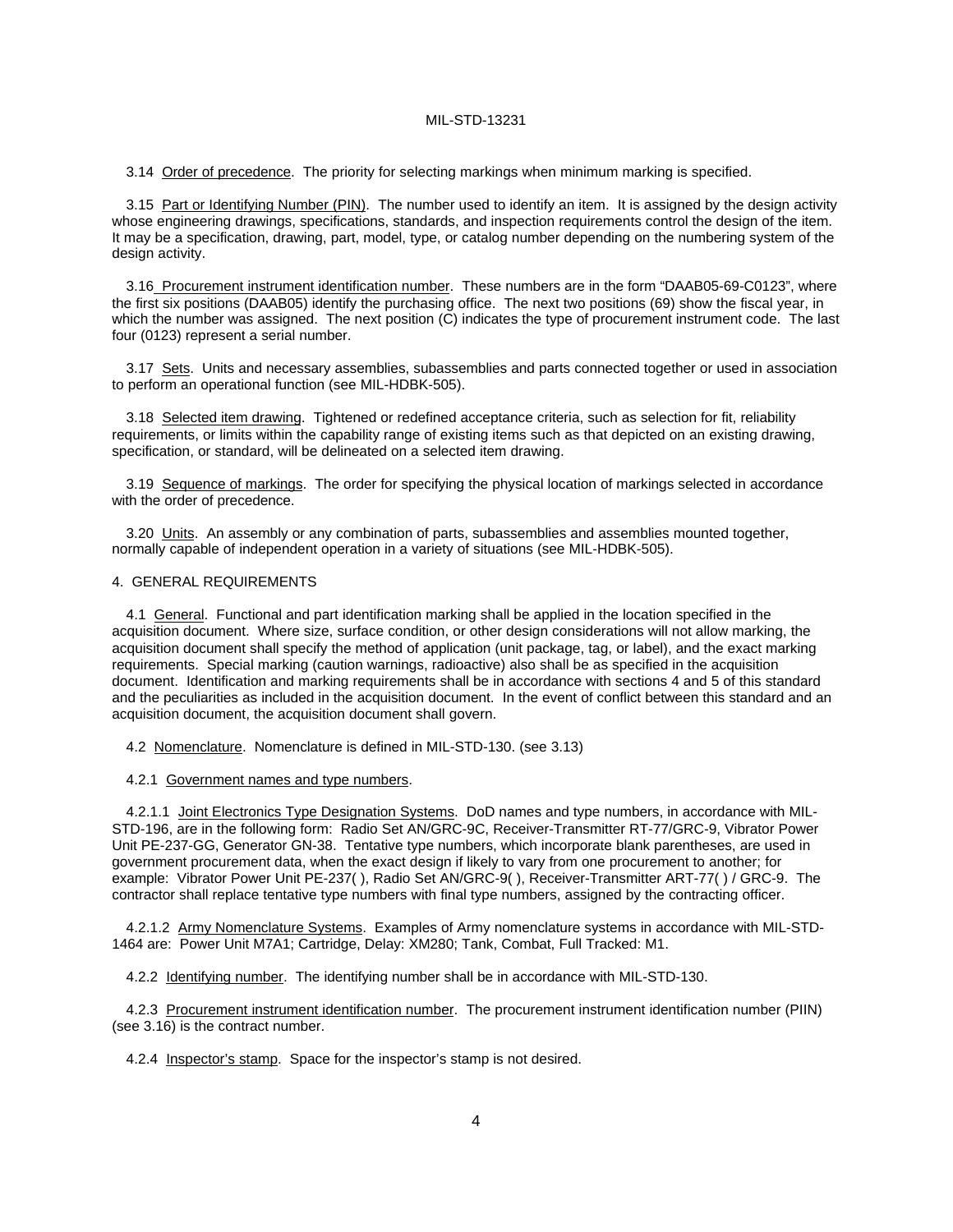|  |  | 4.2.5 Special characteristics. The following special characteristics are listed as a guide: |  |  |  |  |  |
|--|--|---------------------------------------------------------------------------------------------|--|--|--|--|--|
|--|--|---------------------------------------------------------------------------------------------|--|--|--|--|--|

| VOLTAGE: _______VOLTS AC;_______ VOLTS DC;________ VAC;______VDC.                        |  |  |  |
|------------------------------------------------------------------------------------------|--|--|--|
| CURRENT: AMP; A; MA.                                                                     |  |  |  |
| FREQUENCY OF POWER:________HZ;______HERTZ;________                                       |  |  |  |
| PHASE OF POWER (if more than one phase): 2-PHASE; 3-PHASE.                               |  |  |  |
| POWER: _______WATTS; ________W; _______MW; ________HP.                                   |  |  |  |
| SPEED (rotating machinery): ___________RPM; ___________RPS.                              |  |  |  |
| FREQUENCY, RADIO (frequency generators, tuning units): ______HZ; _______KHZ; _______MHZ. |  |  |  |
| IMPEDANCE, CHARACTERISTIC (transmission lines, wires): _______ohms; ________U            |  |  |  |

4.2.6 Contractor and Government Entity (CAGE) Code. The CAGE Code (previously known as "Federal Supply Code for Manufacturers"), used for identification of sources, shall conform to H4/H8 – Commercial and Government Entity Cataloging Handbook.

4.3 Identification to be marked on equipment. All items of equipment subject to the requirements of this standard practice, including parts, assemblies, subassemblies, modules, units, groups, sets, systems, etc., shall be marked for identification. The primary purpose of such identification is to assist field personnel in logistic supply and maintenance functions, rather than to provide technical, manufacturing or assembly data. Such identification marking shall be in accordance with MIL-STD-130, except as modified herein. Marking shall include the information in Table I, on a space available basis. Omission of any of this information shall be in accordance with the priority sequence shown in Table I.

4.3.1 Exceptions to Table I. There are certain usage or caution markings, which pre-empt the priorities of Table I, e.g., high voltage, radioactive, electrostatic or electromagnetic sensitivity, polarity markings, etc. These markings have unique priority and take precedence above all others.

4.3.2 Uniquely small items. It is understood that certain items are physically too small for identification marking, e.g., glass diodes, composition resistors, etc. Table I would allow for such reasonable exceptions, as the polarity dot on the diode and color code banding on a resistor.

4.3.3 Limited use / multiple use. Table I, priority sequence 3, for assemblies, "End Item Application (part of)" is intended for limited use items (1 or 2 end-item applications only). Where a part or assembly has application in multiple use situations, "end item application" marking requirement does not apply. Where a question arises, obtain clarification from the procuring activity.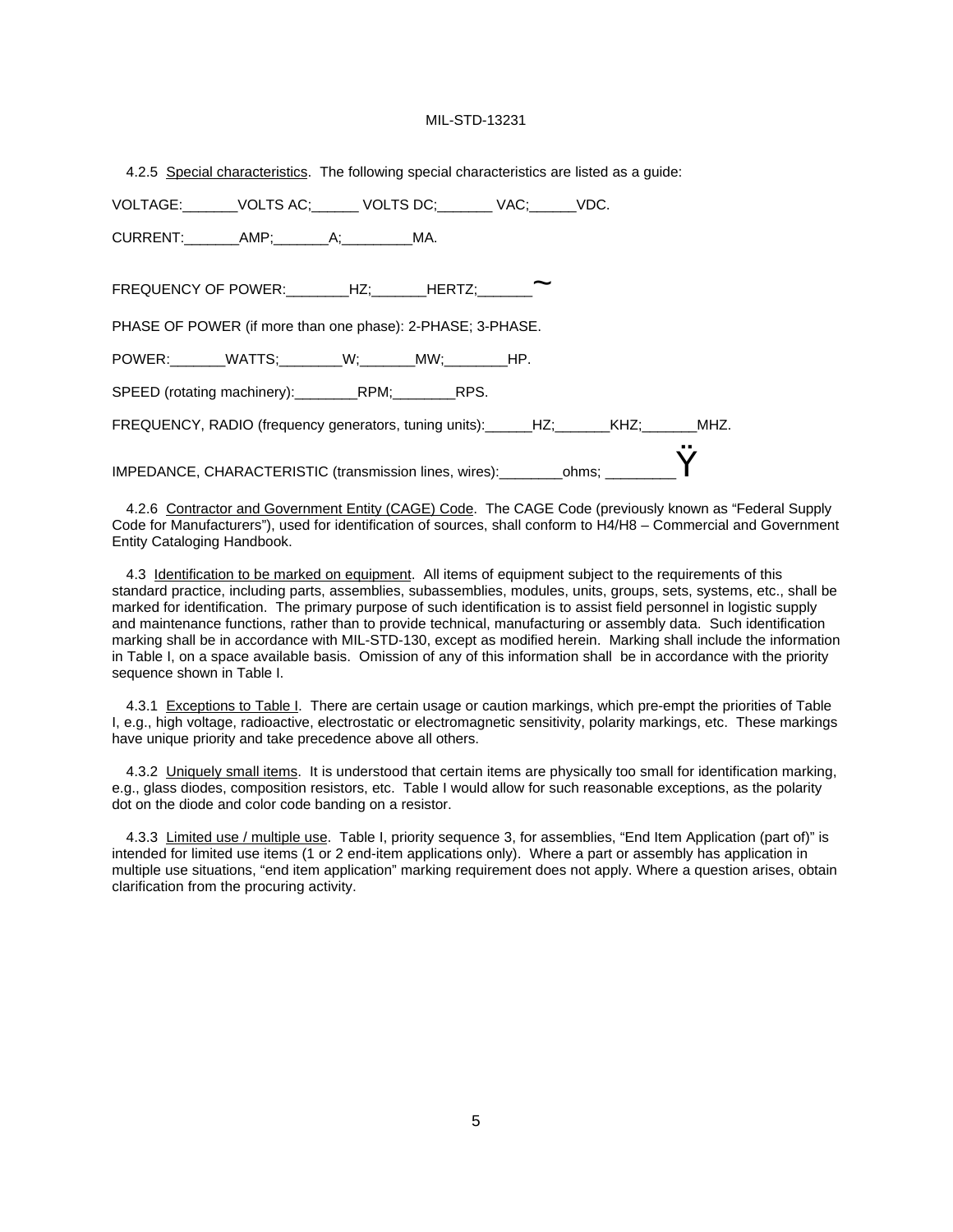| TYPE / NOMENCLATURE STATUS                                                                                                                                             | <b>MARKING &amp; PRIORITY</b>                                                                                                                                                                                                                                                                                                                                                                              |  |  |
|------------------------------------------------------------------------------------------------------------------------------------------------------------------------|------------------------------------------------------------------------------------------------------------------------------------------------------------------------------------------------------------------------------------------------------------------------------------------------------------------------------------------------------------------------------------------------------------|--|--|
|                                                                                                                                                                        |                                                                                                                                                                                                                                                                                                                                                                                                            |  |  |
| PARTS <sub>1/</sub>                                                                                                                                                    |                                                                                                                                                                                                                                                                                                                                                                                                            |  |  |
| Standard Parts, QPL Parts, Mil Spec Parts, Parts in<br>59XX Federal Stock Class and similar parts for<br>which there are established standard marking<br>requirements. | Refer to MIL-STD-1285.                                                                                                                                                                                                                                                                                                                                                                                     |  |  |
| Non Standard Parts; Identified by Source Control<br>Drawings, Selected items, and Altered items.                                                                       | Refer to MIL-STD-1285.                                                                                                                                                                                                                                                                                                                                                                                     |  |  |
| <b>Specification Control Drawings</b>                                                                                                                                  | Refer to MIL-STD-1285.                                                                                                                                                                                                                                                                                                                                                                                     |  |  |
| Commercial Off-the-Shelf Parts (not specified by<br>source or specification control drawings)                                                                          | Refer to MIL-STD-1285.                                                                                                                                                                                                                                                                                                                                                                                     |  |  |
|                                                                                                                                                                        | ASSEMBLIES, SUB-ASSEMBLIES, MODULES 1/                                                                                                                                                                                                                                                                                                                                                                     |  |  |
| All assemblies, sub-assemblies, modules, printed<br>wiring board assemblies, line replaceable units, etc.                                                              | <b>NSN</b><br>1 <sub>1</sub><br>2 <sub>1</sub><br><b>Serial Number</b><br>3.<br>Prime Manufacturer's CAGE Code (Include<br>Part No., if applicable)<br>Design Activity CAGE Code/Assembly and<br>4.<br>Drawing No. or Part No.<br>End Item Application ("Part of") see 4.3.3<br>5.<br>Contract No. and Lot No./Date Code<br>6.<br>Reference designation<br>7.<br>Special Characteristics (see 4.2.5)<br>8. |  |  |
| Commercial, Off the Shelf                                                                                                                                              | Manufacturer's/Vendor's marking acceptable for<br>assemblies                                                                                                                                                                                                                                                                                                                                               |  |  |
| UNITS, GROUPS, SETS, SYSTEMS 1/                                                                                                                                        |                                                                                                                                                                                                                                                                                                                                                                                                            |  |  |
| JETDS Nomenclature assigned                                                                                                                                            | <b>NSN</b><br>1.<br>2.<br><b>Serial Number</b><br>3.<br>Prime Manufacturer's CAGE Code (Include<br>Part No., if applicable)<br>Nomenclature (item name and type designation<br>4.<br>Design Activity CAGE Code and Part Number<br>5.<br><b>Contract Number</b><br>6.<br>7.<br>Military Service, e.g. "US Army"<br>Special Characteristics (see 4.2.5)<br>8.                                                |  |  |
| Commercial, Off-the-Shelf Equipment, No Military<br>Nomenclature assigned                                                                                              | Prime Manufacturer's Name, LOGO or Trademark,<br>(CAGE Code desirable)<br>Manufacturer's Noun Name for devise<br>Model No. and Serial No.<br>Special Characteristics/Specifications Data<br><b>Contract Number</b>                                                                                                                                                                                         |  |  |

### TABLE I Priority of Identification Information on Parts and Assemblies

1/. Identification requirements cited on the applicable Product Drawing takes precedence over all marking priorities specified. For lack of specific drawing requirements, items shall be marked in accordance with Table I.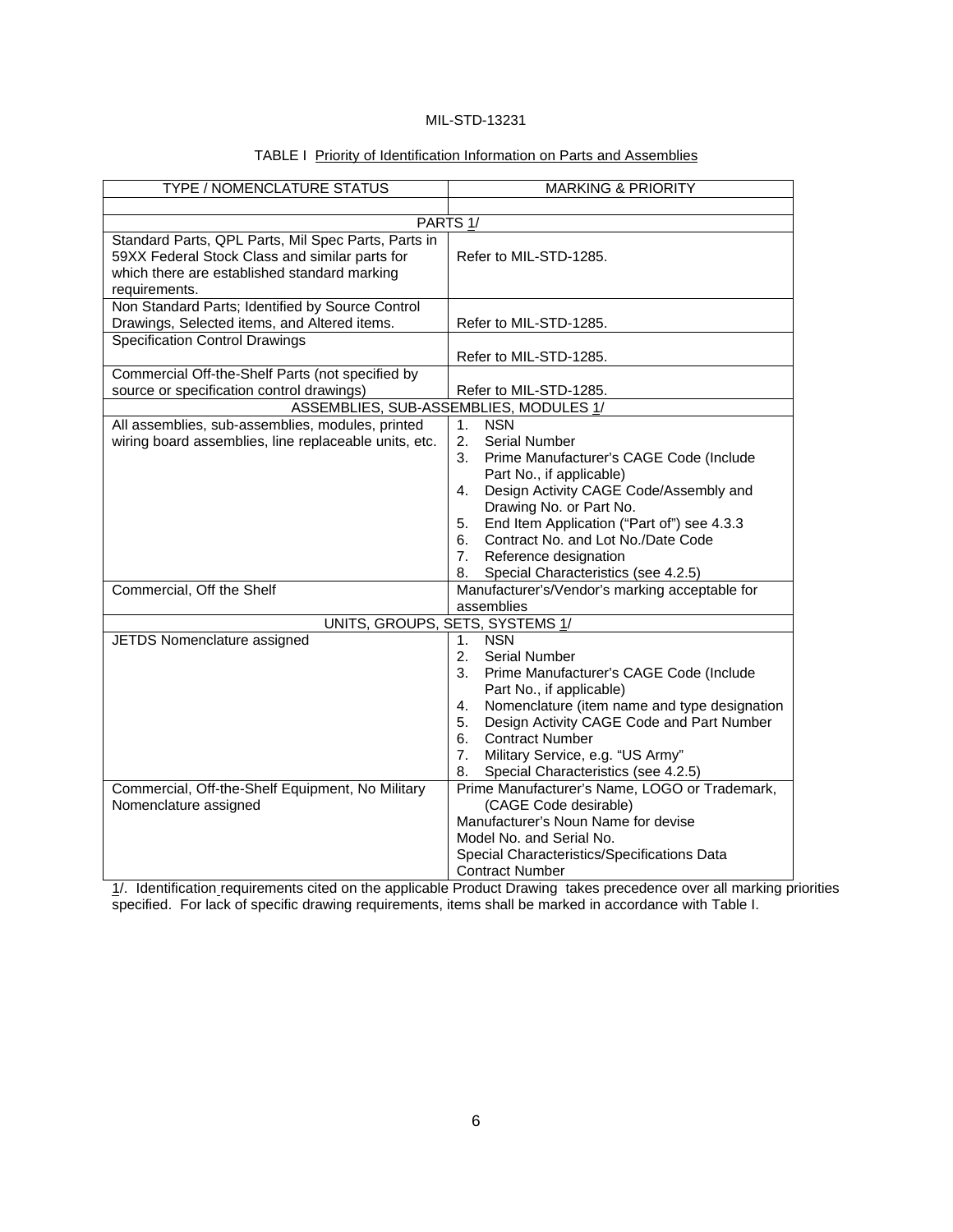4.3.4 Specific item identification. On a "where applicable" and space available basis, identity of contract number and a lot number, date code or serial number shall be marked on the item. If a serial number is required elsewhere by the contract for the item in question, apply the same; if not, unless precluded by space availability, apply either date code or lot number, not all three.

4.3.5 Use of unit pack/bag and tag. When verified by the procuring activity that physical space is not available on the item to be identified, the unit pack identification marking of MIL-STD-129 shall be used.

#### 4.4 Reference designations, government type numbers, and designators for parts assemblies.

4.4.1 Reference designations. Reference designations marking and marking processes shall conform to IEEE 200-75 and shall be marked on items, as specified therein.

4.4.1.1 Reprocurements. When the item on contract has been procured previously in quantity (not on a development contract), the reference designations used on the previous procurement shall be used on the current contract. Corresponding items shall be assigned the same reference designations as those used on the previous procurement (see 6.6). In case of doubt as to whether the current contract is a reprocurement, the contracting officer shall be consulted. When deviation is made from a previous procurement, new or substitute items shall be assigned reference designations conforming in general to the previous system.

#### 5. DETAILED REQUIREMENTS

#### 5.1 Type numbers and type designation..

5.1.1 Electron tubes. The type designation or type number of these parts shall be marked adjacent to their sockets. When space is not available for marking the required type designation or type number, a suitable label showing location of these parts shall be mounted inside the unit where it will be readily visible when viewing the tubes.

5.1.2 Electrical / electronic parts and printed wiring boards. Electrical / electronic parts and printed wiring boards shall be marked in accordance with MIL-STD-1285.

5.1.3 Nameplate data for articles of equipment. Articles of equipment shall be marked with nameplate data conforming to MIL-STD-130, figure 1, except as otherwise specified herein, regardless of whether the data is applied directly to a surface of the article or by means of an attached label. Marking of 'additional information', as described in MIL-STD-130, shall not be included unless specifically called for.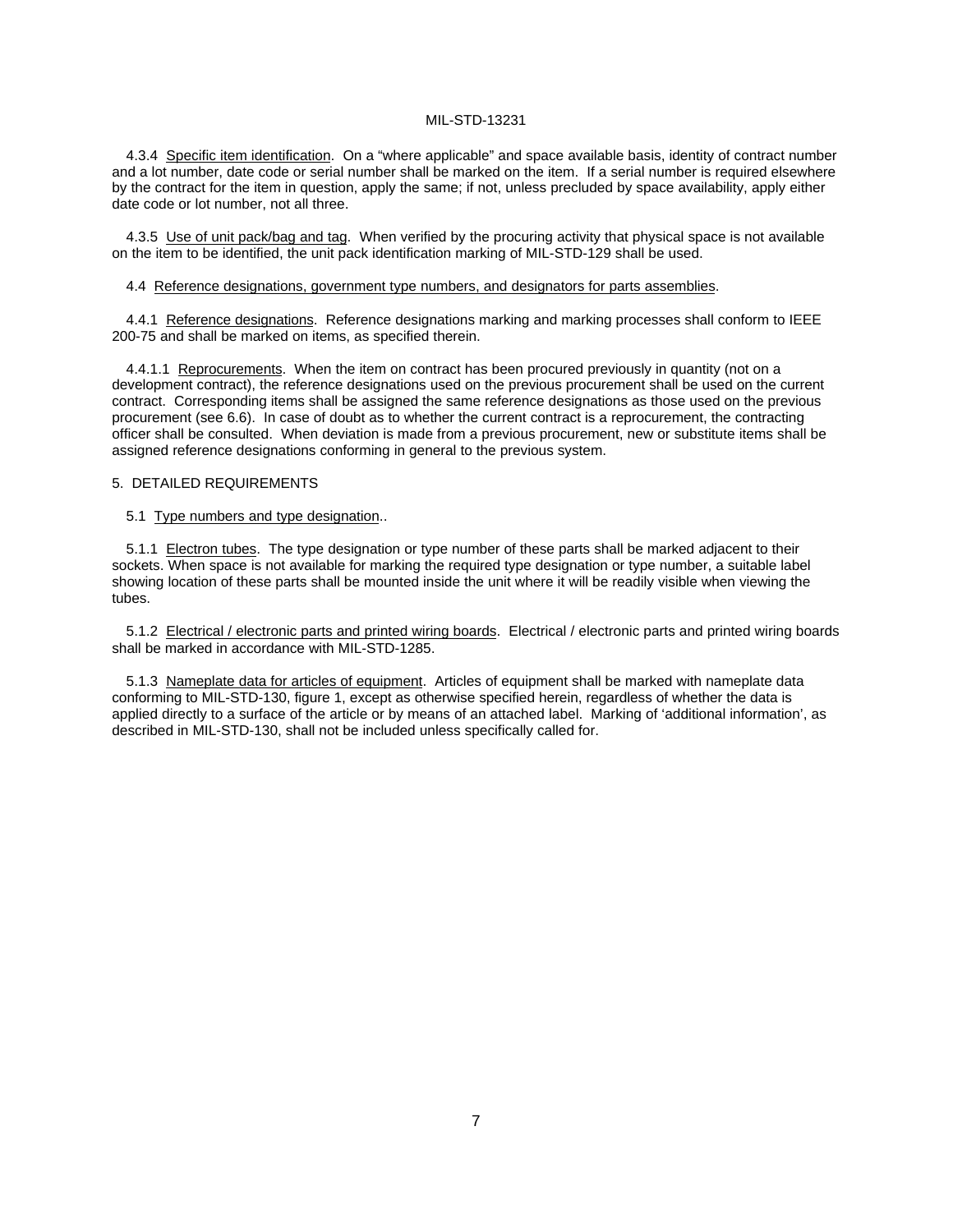#### 5.2 Special requirements for marking of containers.

5.2.1 Identification of set, article of equipment, or contents. The legend shall be the Government type number and, where space permits, the Government name of the item; or, when Government name and type number have not been assigned, the legend shall be the nomenclature and , where space permits, the part number. The legend shall identify one of the following, as applicable:

- a. The set, when the container is part of and contains all other units, assemblies, and parts of the set.
- b. The unit, when such consists of the container and its contents (see 3.4a).
- c. The major units inside the container (3.4b).

The legend shall be located on the exterior of the container, as follows: For cases, on the top and front. in the most prominent spaces available; for bags, in prominent locations that will be visible when the bag (with contents) is stored (see 5.6.1).

5.2.2 Identification of container only. Identification marking of the container shall be as specified by other paragraphs of this standard practice. However, location of the marking shall be as follows:

- a. For cases, the marking shall be placed on an interior surface of the lid or cover. When the lid or cover is detachable, the marking shall in addition be placed on an interior surface of the case itself.
- b. For bags, the marking shall be placed on an interior surface that is readily visible when the bag is opened; however, if such location is not available, the marking shall be placed on the exterior of the bag but shall be smaller and in a less prominent place than the legend specified in 5.2.1

5.3 Special markings on articles of equipment. Units shall be marked with the following information, as applicable (see 3.20):

5.3.1 Marking battery circuits. Units designed to operate from internal batteries shall be marked with the following, in a convenient form for use by operating and maintenance personnel:

- a. Battery type numbers.
- b. Battery location and position.
- c. Polarity.
- d. Nominal voltage.
- e. Interconnection between batteries, if two or more are used.<br>f. Minimum acceptable voltage for equipment operation.
- Minimum acceptable voltage for equipment operation.

The markings shall be applied on or adjacent to the battery compartment or holder, and on or adjacent to terminals, connectors, contacts, removable leads, etc., that are part of the battery circuit, but not of the battery itself. When necessary to provide such information in convenient form, a block or pictorial wiring diagram of the battery circuit and batteries shall be provided instead of, or in addition to the markings, and shall be located on or as close as practicable to the battery compartment.

5.3.1.1 Warning label. Battery-powered equipment, with the exception of equipment requiring permanent battery installation, shall be label externally as follows:

#### WARNING REMOVE BATTERIES BEFORE SHIPMENT OR INACTIVE STORAGE OF 30 DAYS OR MORE

Examples of equipment requiring permanent battery installation are sonobuoys, missiles, and fuses.

5.3.2 High voltage notice. When an AC or DC voltage of 500 volts or more (nominal value) is exposed, including exposure by opening or removal of an access door or cover, the following notice shall be marked on the article of equipment: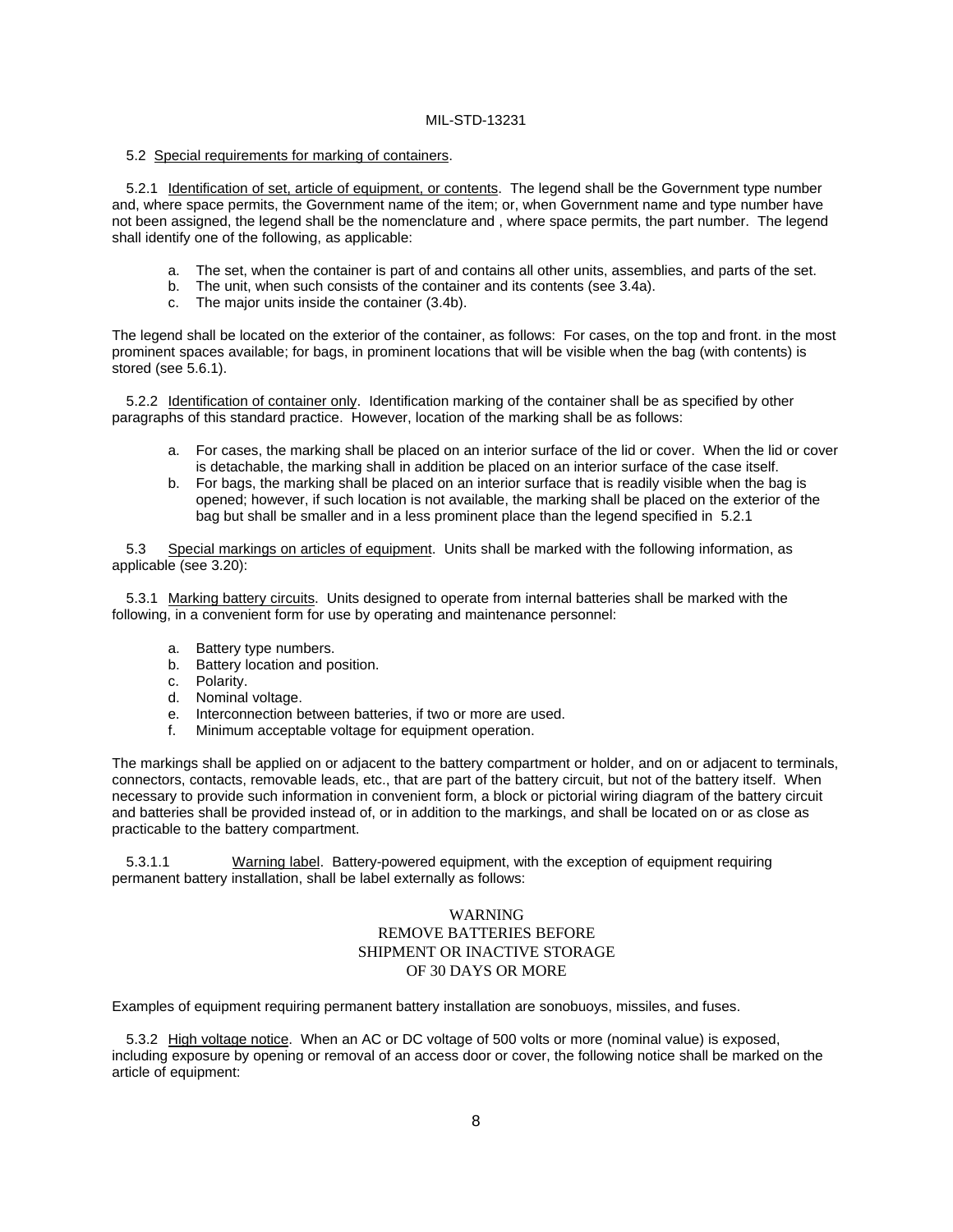#### DANGER-HIGH VOLTAGE\_\_\_\_\_\_\_\_\_\_\_VOLTS

The notice shall be prominently located on, or adjacent to, the exposed circuits, or on the access door or cover. The legend shall be marked in white or aluminum letters not less than 0.375 inch (9.52 mm) high, on a red background.

5.3.3 Radioactive material. Items containing radioactive material shall be marked in accordance with MIL-STD-129.

5.3.4 Non-ionizing radiation. Items producing radio frequency or microwave radiation shall be marked in accordance with MIL-STD-129.

5.3.5 Technical literature caution notice. Each unit that has operating controls shall be provided with a technical literature caution notice. The notice shall be provided on the operating panel or in a prominent place when there is no operating panel. The notice may be combined with the name plate data, as shown on Figure 1; or may be separate, as shown on Figure 2.

### NOMENCLATURE SERIAL NO. MANUFACTURER'S IDENT. ORDER NO.

### CAUTION: READ INSTRUCTIONS PACKED WITH EQUIPMENT, BEFORE USING

FIGURE 1. Name and caution plate (Example of legend).

## CAUTION

READ INSTRUCTIONS PACKED

WITH EQUIPMENT BEFORE USING

FIGURE 2. Caution plate.

5.3.6 Schematic, wiring, and cable diagram. When these are provided, they shall be in the form of labels or direct marking on a suitable surface of the item.

5.3.7 Chassis identification. The chassis of each unit shall be marked with the order number and the manufacturer's name, trademark or code symbol, using a group I process listed in table II. The marking shall be located where it will be readily visible, when the chassis is removed for maintenance. The serial number, when used, shall be marked next to the above marking. This may be done after manufacture of the unit is completed, by means of a group I, table II process or by use of an electric etching tool. (Chassis identification shall be in addition to nameplate data specified by 5.1.5).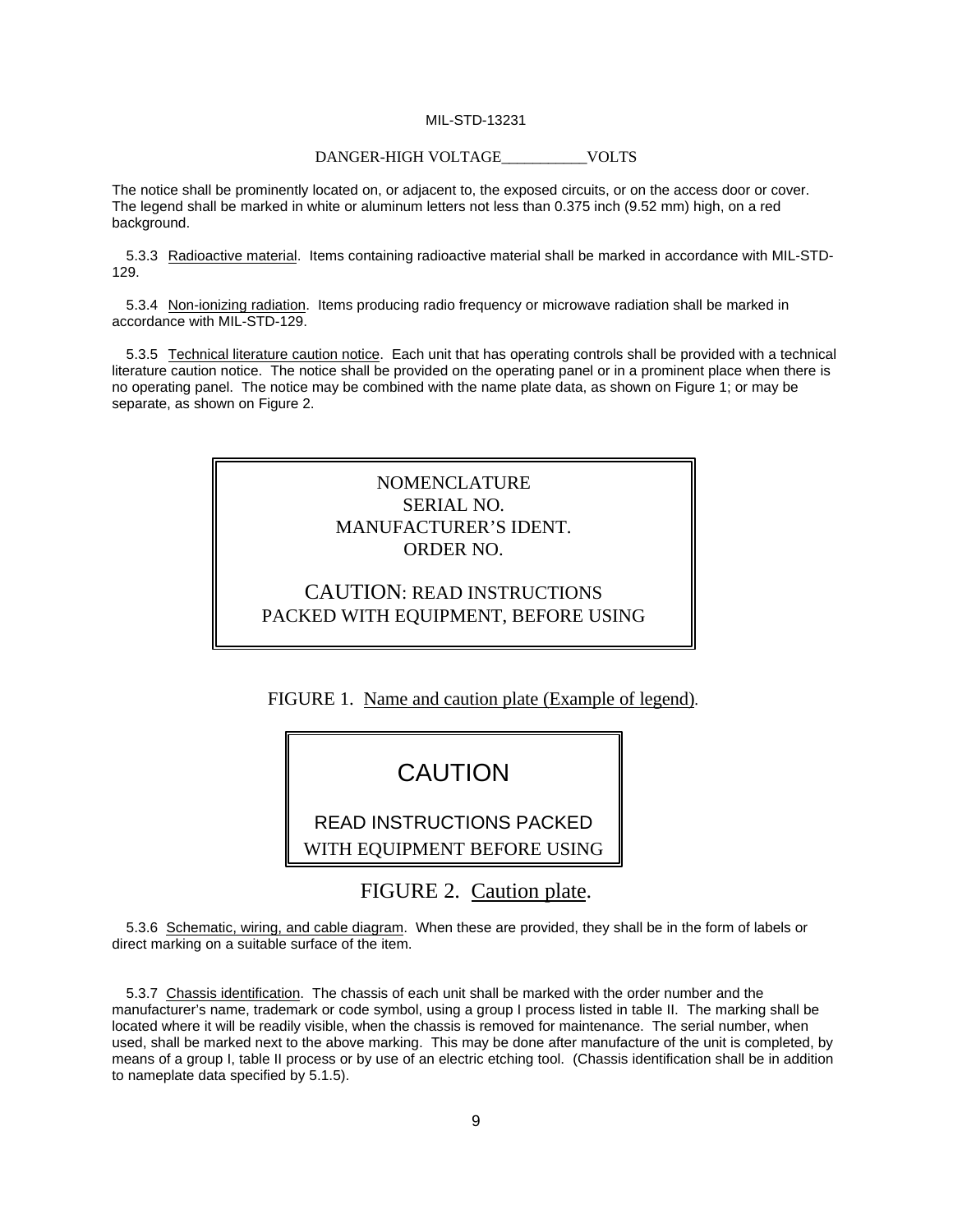5.3.8 Modification work-order number. A modification work-order (MWO) plate shall be mounted on the exterior of each unit. The plate shall be one of the types specified in 5.8.2a through 5.8.2d, and shall be 3.5 inches (88.9 mm) long by 3 inches (76.2 mm) high. When suitable is not available, however, for a plate of this size, the contracting officer shall be consulted regarding use of a smaller plate or, in extreme cases, omission of the plate entirely. The plate shall have a matte finish suitable for mounting an adhesive-backed, aluminum foil label thereon. The legend "MODIFICATION WORK ORDER" shall be marked across the top of the plate, in letters approximately 0.125 inch (3.17 mm) high. The MWO plate may be combined with a plate used for marking of nameplate data.

5.3.9 Sensitive electronic devices. Sensitive electronic devices [ i.e. those devices sensitive to electrostatic discharge (ESD)] shall be marked as specified in MIL-STD-130.

#### 5.4 Location of marking.

5.4.1 General. Reference designations shall be located as specified in IEEE-200-75. Other marking shall be located as specified in MIL-STD-130 and this standard practice. If physical or other limitations are evident, making it impracticable to locate marking as specified, the contracting officer shall authorize deviation.

5.4.2 Type number and type designations. Marking of the type numbers and type designations specified in 5.1 shall be so located that they are readily visible, with a minimum removal of cabinets, covers, shields, adjacent parts and assemblies.

5.5 Marking processes. Marking of required information shall be applied directly to the surface of the item or by a label or wrap-around tag, using one of the processes specified in table II. Marking processes used for reference designations shall be as specified in IEEE-200-75. Marking shall remain legible following completion of all inspections specified in the acquisition document for the normal life expectancy of the part. (see 5.11, 6.7)

#### 5.6 Marking on wood surfaces.

5.6.1 Exterior wood containers. The legend specified in 5.2.1 shall be applied by branding, prior to painting of the surface concerned.

5.6.2 Other wood surfaces. Marking on other wood surfaces shall be applied by branding, prior to painting of the surface concerned, or by plastic or metal labels, except that aluminum foil labels shall not be used.

5.6.3 Branding. Depth of branding in solid wood shall be 0.0625 inch (1.59 mm) and in plywood shall be twothirds of the nominal thickness of the surface ply. In either instance, the tolerance shall be  $\pm$  0.0156 inch (0.40) mm). Minimum height of characters (letters, figures, etc.), for the legend specified in 5.2.1, shall be 0.75 inch (19.0) mm) and for other branding shall be 0.375 inch (9.52 mm).

5.7 Size and form of characters. Characters used for reference designations shall be as specified in IEEE-200- 75. Letters, numbers and other characters used for other marking shall be as specified in MIL-STD-130. They shall be of such size as to promote maximum legibility under adverse conditions and, in any case, shall be at least 0.047 inch (1.19 mm) high.

#### 5.8 Labels Labels shall conform to the following:

5.8.1 Border Borders are not required on labels user for reference designations. Where space permits, labels used for other marking shall have a border on each edge, of not less than 0.125 inch (3.17 mm).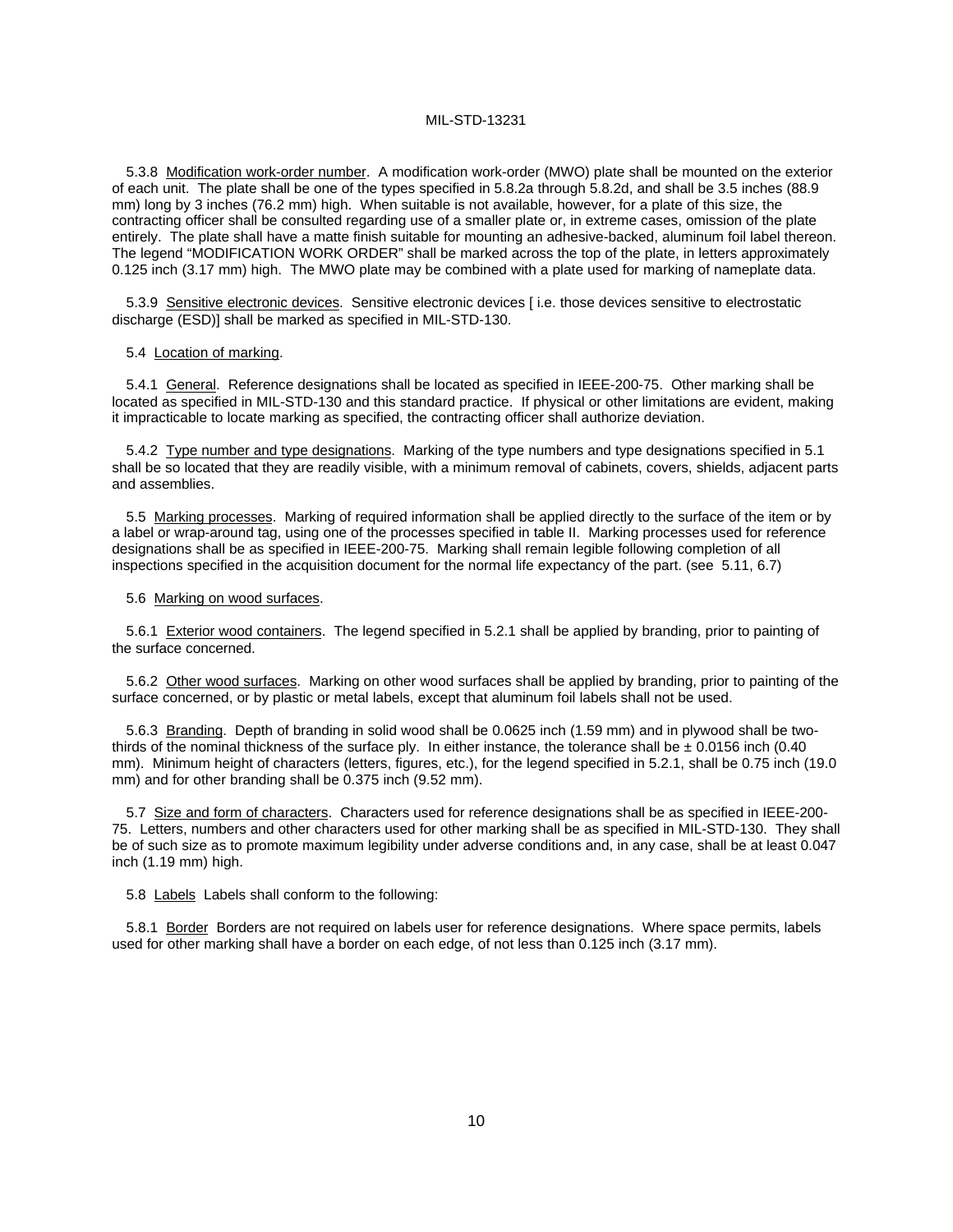5.8.2 Material and process. Material and process for labels shall conform to categories (a) through (g) below. Only categories (a), (b) and (c) shall be employed for surfaces exposed to abrasion or the weather during use, maintenance, installation or operational adjustment of units; however, categories (d) and (e) may be so employed, when permitted by foot note 2/ of table II. In no case shall categories (d) through (g) be used for nameplate data.

- a. Plated steel, corrosion resistant steel, aluminum, brass or copper, finished in accordance with MIL-F-14072.
- b. Laminated thermosetting plastic, conforming to ASTM D709. Marking on external surfaces of such labels shall be confined to direct etching, die stamping, or engraving, and except for type NDP (for engraving) material, the surface marking shall be filled with white enamel.
- c. Photographically printed or photo etched aluminum plate, with a thickness of not less than 0.020 inch (0.51 mm) (see table II, group I).
- d. Aluminum foil, adhesive-backed label conforming to MIL-P-19834, except that color of the plate need not conform to the specification.
- e. Decalcomanias, when used on exterior surfaces, shall be fabricated with a hard-surface varnish coating and added fungicide and shall not be given any additional varnish treatment. When used on interior surfaces, they shall be protected by clear varnish, type II, conforming to ASTM D3955 and ASTM D295. Either varnish or solvent-applied type of decalcomania may be used on baked painted surfaces, but only the varnish-applied type may be used on other surfaces. Water-applied decalcomanias shall not be used under any circumstances.
- f. Printed on white book paper, laminated between two sheets of not less than 0.015 inch (0.38 mm) thickness, composition B, type I, grade B, white plastic material conforming to L-P-535. The two sheets shall be bonded together, to seal against moisture.
- g. Printed on minimum 0.020 inch thickness (0.51mm) composition B, type II, grade C, white plastic material and covered with a minimum 0.010 inch thickness (0.25mm) composition B, type I, grade B, clear plastic material, both conforming to L-P-535. The two sheets shall be bonded together to seal against moisture.
- h. Adhesive-backed thermosetting plastic labels, with over laminated copy (the thickness shall not be less than 0.006 inch and shall not be greater than 0.025 inch). The nameplate marking is subsurface printed beneath a protective polyester film.

5.8.3 Radius of corners. Decalcomanias and aluminum foil labels shall have corners rounded to minimum radii of 0.03 inch (0.76 mm) and preferably to radii of 0.0625 inch (1.59 mm) to 0.125 inch (3.17 mm).

5.8.4 Mounting. Labels, except decalcomanias and adhesive-mounted aluminum foil, shall be securely and permanently mounted by screws or rivets that will not stain the labels under specified service and test conditions. Adhesives and mounting processes, used for decalcomanias, shall be as recommended by the manufacturer thereof. Clearance between mounting holes in labels, and the mounting screws and rivets, shall be provided where necessary to prevent buckling of the labels, caused by expansion or contraction at specified temperature extremes.

5.9 Spectral gloss. Spectral gloss of exterior markings shall not exceed the maximum gloss permitted, for the finish on the surface of the article of equipment, to which the marking is applied, unless a higher gloss is inherent in the use of specified material and process for the marking.

5.10 Opacity. The opacity of decalcomanias, paint and ink used for marking shall be sufficient to hide completely the background, on which they are applied.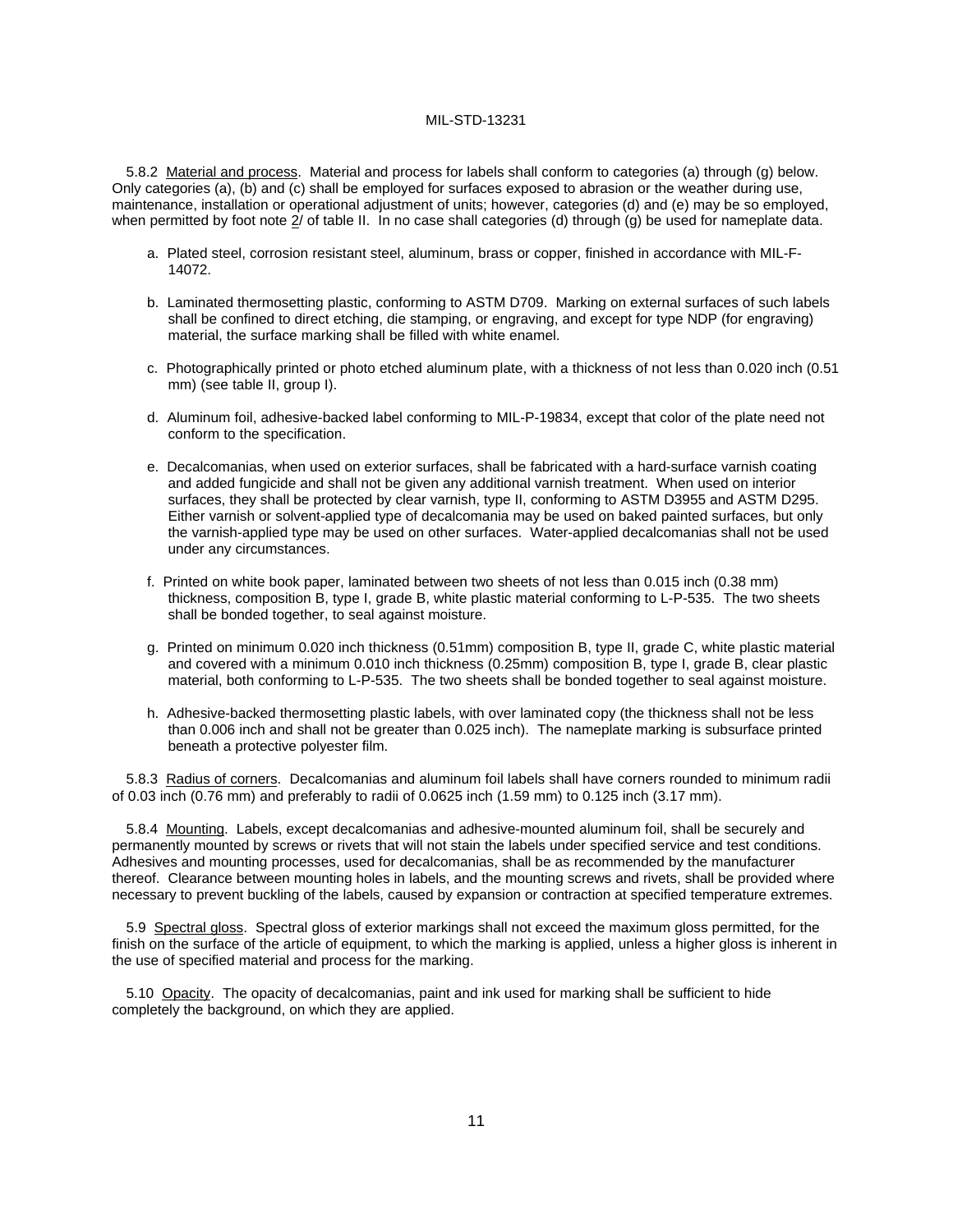5.11 Permanency and durability. Direct marking, including background and labels, shall be capable of withstanding the tests suggested in Section 6 and inspections specified in the acquisition document, without evidencing any the following defects:

- 
- . Corrosion . Illegibility . Illegibility . Splitting
- 
- . Delamination mounting surface
- . Dissolving . **Dissolving** . Peeling
- . Discoloration

TABLE II Marking process.

| Group | <b>Process</b>                                                                                                                                                                                                                                                                                                                                                                                                                                 | Restrictions on applications                                                                                                                                                                                                                                                                                                                                            |
|-------|------------------------------------------------------------------------------------------------------------------------------------------------------------------------------------------------------------------------------------------------------------------------------------------------------------------------------------------------------------------------------------------------------------------------------------------------|-------------------------------------------------------------------------------------------------------------------------------------------------------------------------------------------------------------------------------------------------------------------------------------------------------------------------------------------------------------------------|
|       | Die stamping, engraving, photo-etching, molding,<br>steel stamping, photosensitive printing on reverse<br>surface of polyester film or photographically<br>printed on sensitized aluminum (or photoetched)<br>as furnished by the "Metalphoto Corp.", CAGE<br>4J541, Cleveland, OH or the "Miller Dial Corp.",<br>CAGE 91345, El Monte, CA or equal, and<br>processed as recommended by the manufacturer<br>of the material and 5.8.2 (see 1/) | <b>NONE</b>                                                                                                                                                                                                                                                                                                                                                             |
| Ш     | STENCILING OR SCREEN PRINTING WITH:<br>Semi-gloss enamel conforming to CID<br>а.<br>A-A-2962, (see $4/$ ).<br>Quick drying ink (for non-porous surfaces<br>b.<br>only) conforming to Commercial Item<br>Description (CID) A-A-208.<br>Epoxy-based ink conforming to CID<br>C.<br>A-A-56032.<br>SILK SCREENING OR OFFSET PRINTING<br>Use ink conforming to the performance<br>a.<br>requirements of CID A-A-56032                               | (1)<br>Shall not be used for nameplate data;<br>use group I instead.<br>Shall not be used on surfaces subject<br>(2)<br>to abrasion or the weather during use<br>or storage of equipment, nor for<br>surfaces subject to abrasion during<br>installation, maintenance or<br>operational adjustment of equipment,<br>except as allowed by $2/$ ; use group I<br>instead. |
| Ш     | Lithography or lettering or rubber stamping with<br>permanent ink. 3/                                                                                                                                                                                                                                                                                                                                                                          | Same as group II.                                                                                                                                                                                                                                                                                                                                                       |
| IV    | Branding on wood surfaces                                                                                                                                                                                                                                                                                                                                                                                                                      | As specified in 5.6.                                                                                                                                                                                                                                                                                                                                                    |

1/ Pigment-filled group I markings shall be protected by clear varnish conforming to MIL-I-24092, except where such varnish is incompatible with a luminescent pigment, in which case the protective coating shall as recommended by the manufacturer of the luminescent material.

2/ Where use of the group I marking on these surfaces (surfaces subject to abrasion or the weather, as described under group II) is impracticable because of size, shape or other characteristics of the available surface, decalcomanias or pressure-sensitive-backed aluminum-foil labels or adhesive backed thermosetting plastic labels may be used. However, their use shall be subject to prior approval by the contracting officer and in no case shall they be used for nameplate data.

- . Blistering . The state of the state of the state of the state of the state of the state of the state of the state of the state of the state of the state of the state of the state of the state of the state of the state of
- . Chipping . Flaking . Flaking . Softening . Softening . Softening . Softening . Softening . Softening . Softening . Softening . Softening . Softening . Softening . Softening . Softening . Softening . Softening . Softening
- . Cracking . Loosening from the . Warping . Warping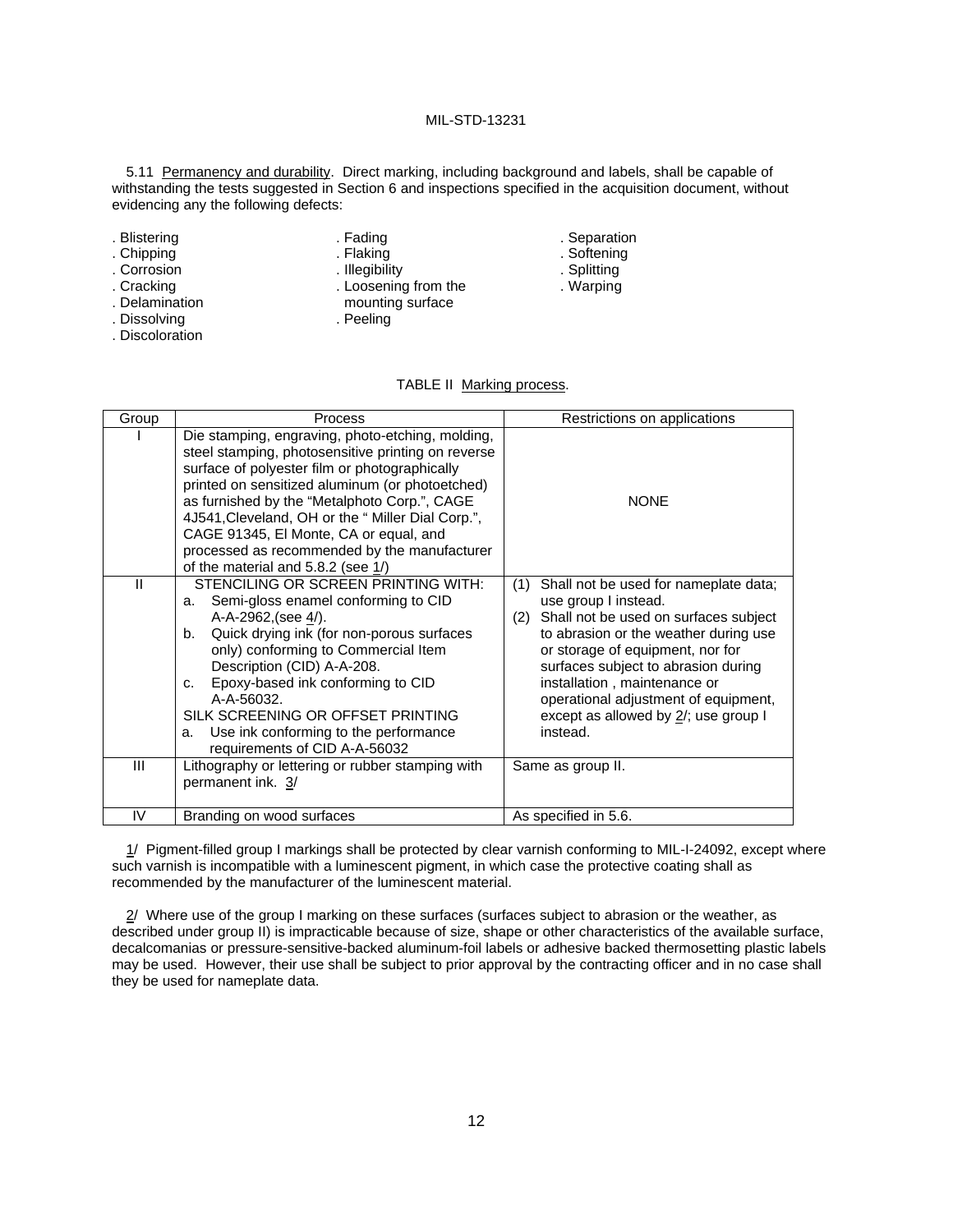3/ Permanent ink is fade-resistant, does not "bleed" when coated with varnish conforming to ASTM D3955 and ASTM D295 and will not rub off when in an uncoated condition and exposed to moisture. Permanent ink shall be capable of satisfying the permanency and durability requirements of this standard practice. Since tropicalization treatment of equipment often involves as overall coating with ASTM D3955 and ASTM D295 varnish, the contractor shall certify that the permanent ink used can withstand a coating with the above varnish, without evidencing "bleeding".

4/ Non-epoxy ink markings shall be protected by a clear transparent epoxy coating.

5.12 Facsimiles. Facsimiles (or scale drawings) of each different marking shall be submitted to the contracting officer for approval of the legend and its location on the article of equipment, assembly or part. Facsimiles of legends inscribed on labels shall show the entire label. All facsimiles shall include a scale showing the size of the marking, and shall include or be accompanied by information as to location. Copies of each facsimile shall be furnished as follows:

- a. 3 copies of nameplate data.
- b. 4 copies of electrical diagrams.
- c. 2 copies if other markings.

5.13 Workmanship. Marking shall be legible and shall not exhibit any defects that will affect its intended purpose.

#### 6. NOTES

(This section contains information of a general or explanatory nature that maybe helpful, but is not mandatory.)

6.1 Intended use. This standard practice is intended as a general subsidiary to end item specification.

6.2 Issue of DoDISS. When this standard is used in acquisition, the applicable issue of the DoDISS must be cited in the solicitation (see 2.2.1, 2.2.2, and 2.3).

6.3 Marking for shipment. Marking for shipment is covered by MIL-STD-129.

6.4 Serial numbers. In general, the manufacturer will be instructed as to which items require serial numbers. This requirement usually will appear in the contract or order, or in the specification covering the item. Also, the contract or order usually will require the manufacturer to maintain accurate records of serial numbers relative to date of manufacture, substitutions, shop changes, etc., and to furnish copies of such records at the completion of the contract. The Government, in connection with maintenance, repair, and modification of the items will use the records. Serial numbers usually are required on (a) major units such as radio receivers, generators, switchboards and oscilloscopes, (b) items which are selected, calibrated, machined, or adjusted for use together and (c) items which require serial numbers for accountability purposes. Serial numbers usually are not required on (a) bags, chests and other types of containers, (b) hardware, (c) small parts produced by automatic machinery and (d) minor units such as cable assemblies, groundrods and insulators.

6.5 Air-transportable items The contract or order, or the detailed specification covering the item will indicate which items are air-transportable.

6.6 Reprocurements. Evidence of previous procurement in quantity as referenced in 4.4.1.1, may be found in technical literature furnished to the manufacturer for his information and guidance, and in nomenclature marked on a model of the equipment furnished to the manufacturer for conformance thereto. When"(X)" appears in the typenumber portion of such nomenclature, it is evidence that the model was procured on a development contract and, consequently, the reference designations shall conform to IEEE-200-75 instead. Drawings, other data or a model furnished to the manufacturer solely for his information and guidance, and to which conformance is not specified, shall not be considered sufficient evidence of previous quantity procurement of the item.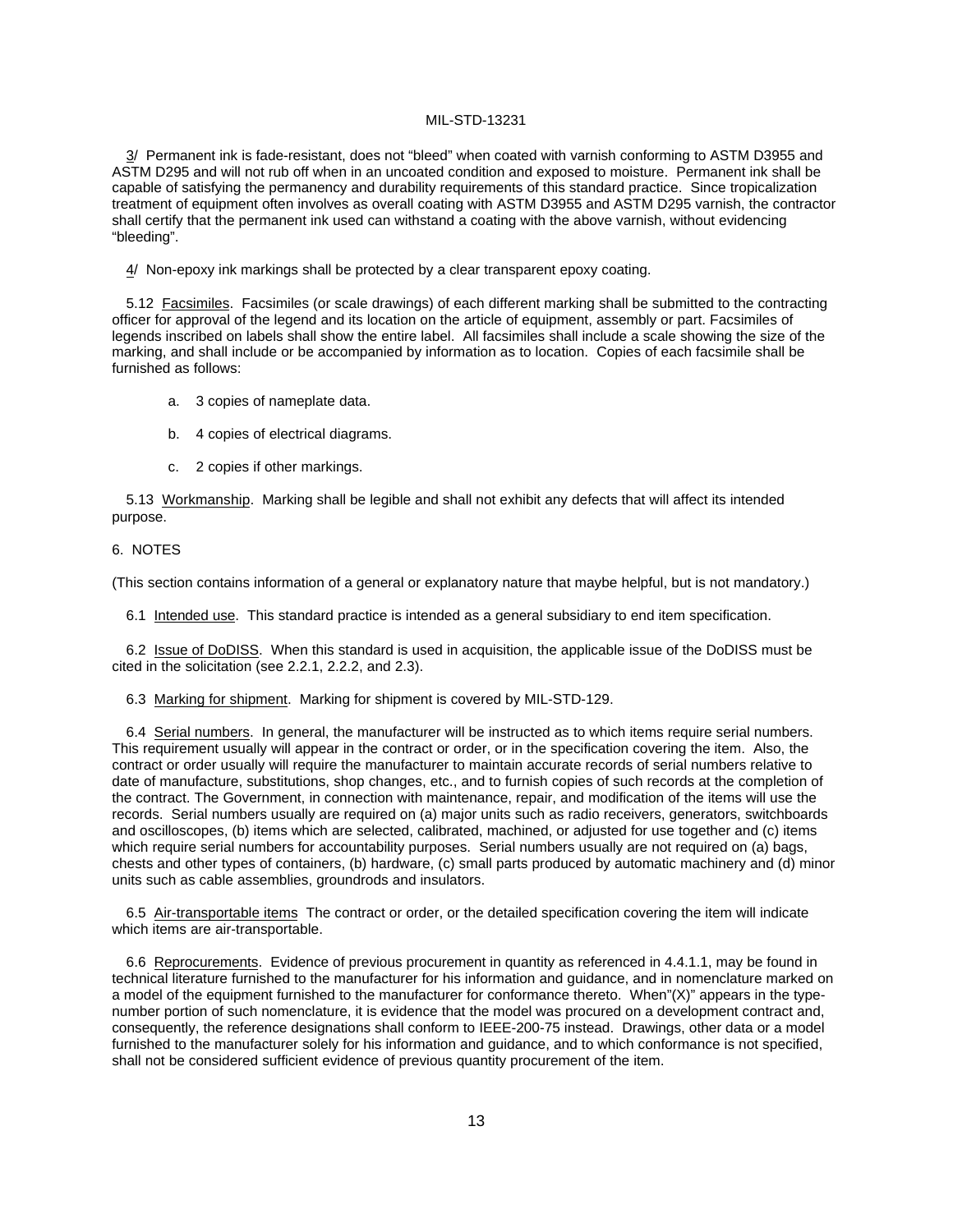6.7 Permanency and legibility tests. For the purpose of inspecting for permanency and legibility, the following test methods are recommended for inclusion in the acquisition document, with examination for the defects listed in 5.11:

- a. Abrasion test. The specimens must be subjected to 200 cycles on a taber Abraser Machine, or equal. The abraser wheels shall be properly dressed before each test. The wheels shall be CS17 Calibrase,with 1 Kilogram load. (see 5.11)
- b. Corrosion test. The specimens must be immersed in a saturated solution fo sodium chloride at 25ºC (77ºF), for 24 hours and then, without rinsing, must be allowed to dry for 24 hours at room temperature. (see 5.11)
- c. Fungus test. Inks that are not known to be fungus inert must be subjected to the fungus test specified in MIL-STD-810, method 508, for a period of 28 days. Certification by a qualified laboratory or by the material producer, based upon test data on record, that the treated material meets grade 0 or grade 1 requirements of table 508-I (MIL-STD-810), is sufficient evidence of acceptability.
- d. Moisture-resistance test. Method 106 of MIL-STD-202, "Test Methods for Electronic and Electrical Component Parts." (see 5.11)
- e. Solvents test. Method 215 of MIL-STD-202, "Test Methods for Electronic and Electrical Component Parts." (see 5.11)
- f. Thermal shock. The specimens must be placed in hot deionized water at 79ºC (174ºF) for 3 hours, then immediately transferred to a cold chamber at a temperature of -55ºC (-67ºF) for 1 hour. The cycle must be repeated immediately. (see 5.11)
- 6.8 Subject term (key word) listing.

Branding Reference designations Silk-screening Type numbers

DLA - CC

Custodians: Preparing activity: Army - CR DLA - CC

(Project MISC-0259)